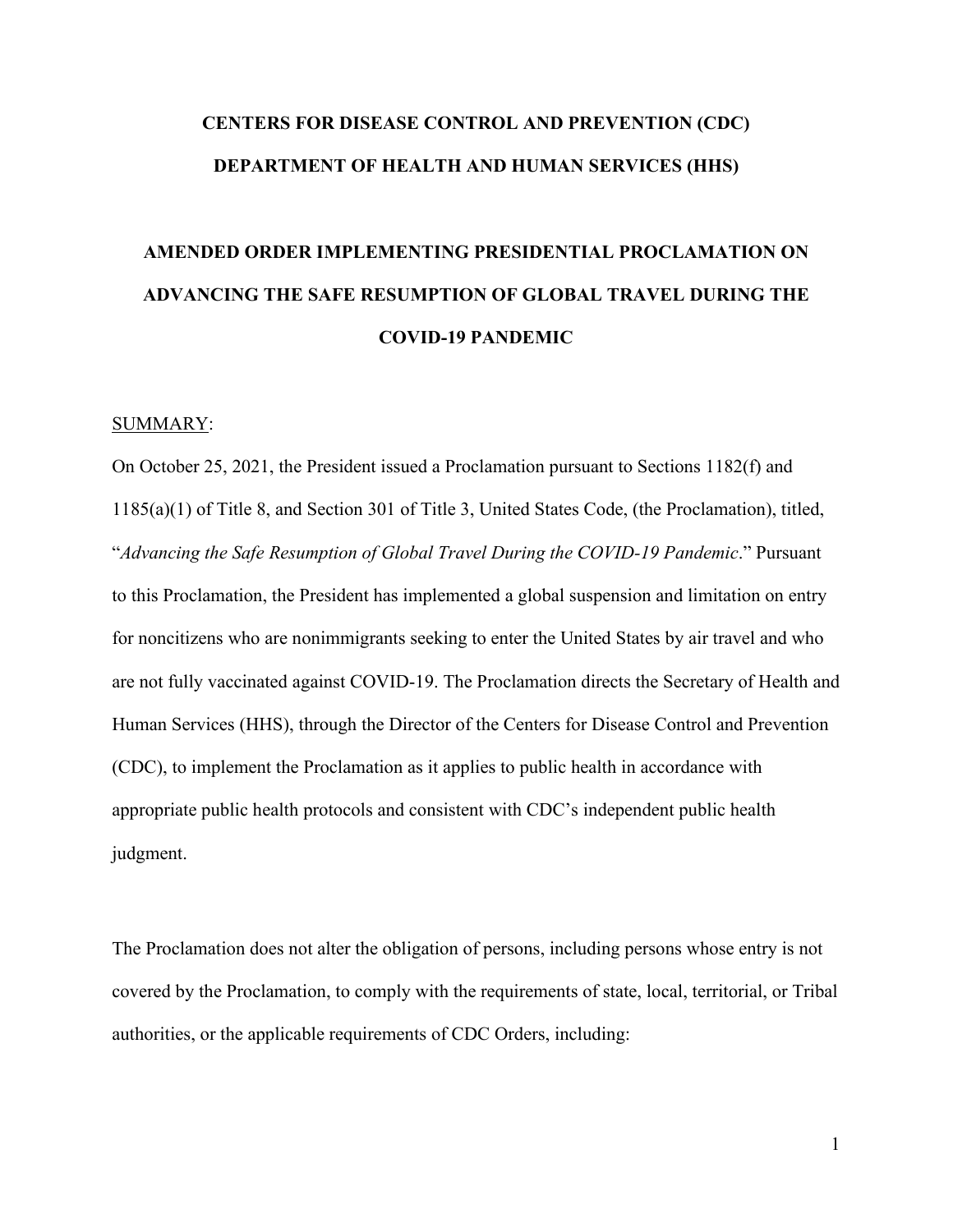- *Requirement for Negative Pre-Departure COVID-19 Test Result or Documentation of Recovery from COVID-19 for All Airline or Other Aircraft Passengers Arriving in the United States from any Foreign Country* (published at 86 FR 7387, January 28, 2021; amended and republished at 86 FR 69256, December 7, 2021) (as may be further amended);
- *Requirement for Persons to Wear Masks While on Conveyances and at Transportation Hubs* (published at 86 FR 8025, February 3, 2021) (as may be further amended); and
- Other CDC Orders that may be published relating to preventing the introduction, transmission, and spread of COVID-19 into and throughout the United States.

This Amended Order further amends the previous Order signed by the CDC Director on October 30, 2021, to align with revised CDC guidance related to isolation and quarantine after travel that was published on January 4, 2022. The new guidance reduces the number of days recommended for a person to self-quarantine after travel from 7 days to 5 days. The new guidance also reduces the number of days recommended for isolation for people who are diagnosed with COVID-19 or have COVID-19 symptoms from 10 days to 5 days. This Amended Order also clarifies language already on the attestation form that children under 2 years of age do not need to complete (or have a parent or guardian complete on their behalf) the attestation. The Amended Order also revises what is required for some people eligible for an exception to the vaccination requirement and what public health actions, such as self-quarantine or testing, may be required for such eligible people after arriving in the United States. This Amended Order shall enter into effect at 12:01 a.m. EDT on April 14, 2022.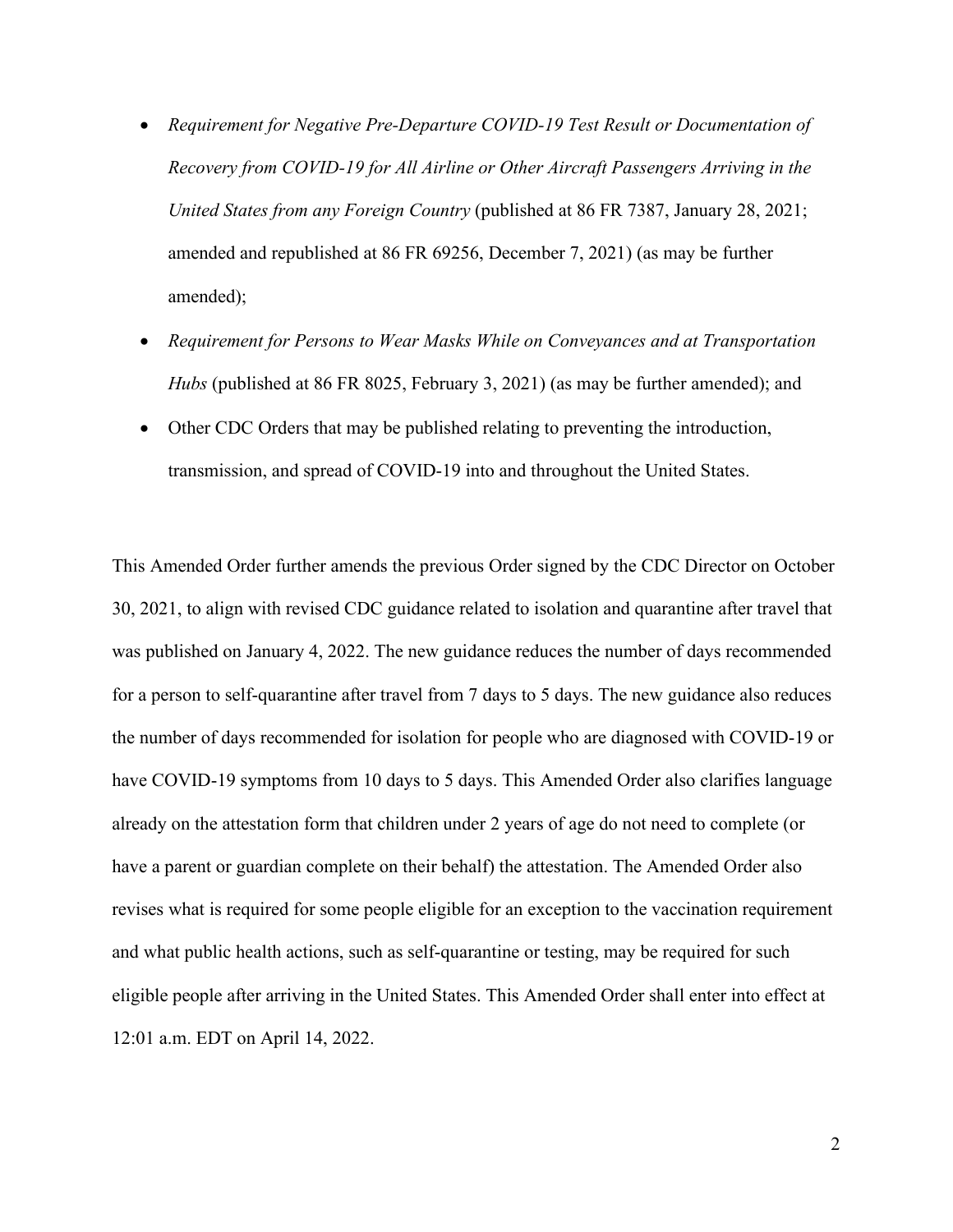## DEFINITIONS:

For purposes of this Amended Order, the following definitions apply:

*Accepted COVID-19 Vaccine* means:

- A vaccine authorized for emergency use or approved by the U.S. Food and Drug Administration (FDA);<sup>[1](#page-2-0)</sup> or
- A vaccine listed for emergency use (EUL) by the World Health Organization (WHO);<sup>[2](#page-2-1)</sup> or
- A vaccine or combination of vaccines listed by CDC in the Technical Instructions.

*Covered Individual* means any passenger covered by the Proclamation and this Amended Order: a noncitizen<sup>[3](#page-2-2)</sup> who is a nonimmigrant seeking to enter the United States by air travel. This term does not apply to crewmembers of airlines or other aircraft operators if such crewmembers and operators adhere to all industry standard protocols for the prevention of COVID-19, as set forth in relevant guidance for crewmember health issued by the CDC or by the Federal Aviation Administration in coordination with the CDC.

<span id="page-2-0"></span><sup>&</sup>lt;sup>1</sup> For a list of vaccines approved or authorized in the United States to prevent COVID-19, see [https://www.cdc.gov/coronavirus/2019-ncov/vaccines/different-vaccines.html.](https://www.cdc.gov/coronavirus/2019-ncov/vaccines/different-vaccines.html)

<span id="page-2-1"></span><sup>&</sup>lt;sup>2</sup> For more information about WHO-listed COVID-19 vaccines, see [https://www.who.int/emergencies/diseases/novel-coronavirus-2019/question-and-answers-hub/q-a](https://www.who.int/emergencies/diseases/novel-coronavirus-2019/question-and-answers-hub/q-a-detail/coronavirus-disease-(covid-19)-vaccines)[detail/coronavirus-disease-\(covid-19\)-vaccines.](https://www.who.int/emergencies/diseases/novel-coronavirus-2019/question-and-answers-hub/q-a-detail/coronavirus-disease-(covid-19)-vaccines)

<span id="page-2-2"></span><sup>&</sup>lt;sup>3</sup> For purposes of this Amended Order, U.S. lawful permanent residents and U.S. nationals will be treated in the same manner as U.S. citizens. For more details regarding who is not a Covered Individual under the Order, see: [https://www.cdc.gov/coronavirus/2019-ncov/travelers/proof-of-vaccination.html#immigrants.](https://www.cdc.gov/coronavirus/2019-ncov/travelers/proof-of-vaccination.html#immigrants)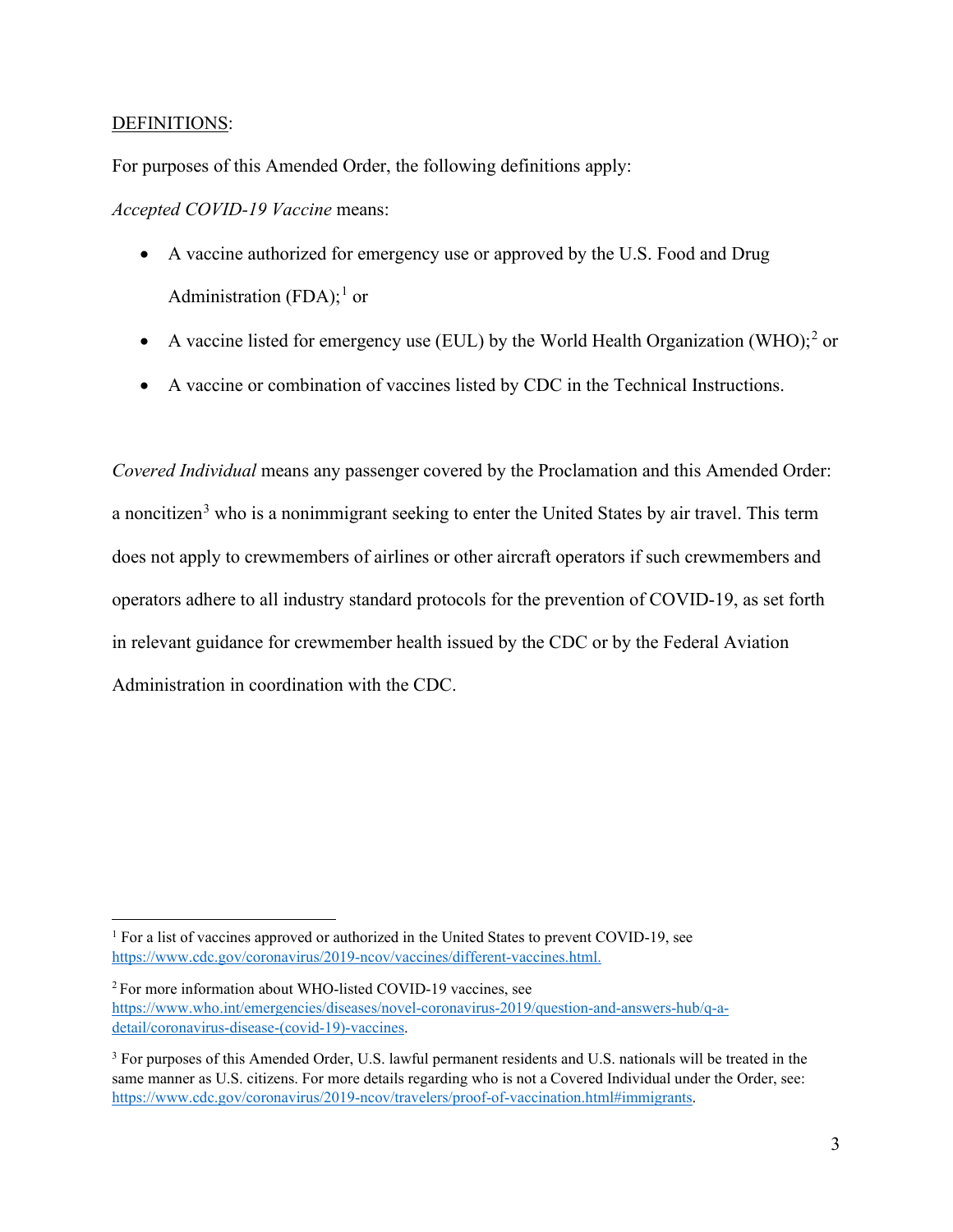*Covered Individual Attestation* means the attestation in Attachment A,<sup>[4](#page-3-0)</sup> in written or electronic form, that must be completed by each *Covered Individual* as a condition of their being able to enter the United States under the Proclamation and this Amended Order.

*Excepted Covered Individual* means a *Covered Individual* who is not fully vaccinated against COVID-19 and meets the criteria for an exception under the Proclamation and this Amended Order.

*Foreign country* means anywhere that is not a state, territory, or possession of the United States.

*Foreign Country with Limited COVID-19 Vaccine Availability* means a foreign country where less than 10 percent of the country's total population has been fully vaccinated with any available COVID-19 vaccine. These countries are listed by CDC in Technical Instructions.

*Fully Vaccinated Against COVID-19*[5](#page-3-1) means it has been:

• 2 weeks (14 days) or more since a person received one dose of an accepted single-doseseries COVID-19 vaccine; OR

<span id="page-3-0"></span><sup>4</sup> CDC encourages airlines and aircraft operators to incorporate the attestation into paperless check-in processes. An airline or aircraft operator may use a third party (including a third-party application) to collect attestations, including to provide translations. However, an airline or aircraft operator will have sole legal responsibility to provide and collect attestations, to ensure the accuracy of any translation, and to comply with all other obligations under agency directives implementing the Proclamation. An airline or aircraft operator is responsible for any failure of a third party to comply with such directives. An airline or aircraft operator may not shift any legal responsibility to a third party.

<span id="page-3-1"></span><sup>5</sup> While not a requirement of this Amended Order, CDC recommends that all travelers get a booster dose when eligible to stay up to date with their COVID-19 vaccines. See [https://www.cdc.gov/coronavirus/2019](https://www.cdc.gov/coronavirus/2019-ncov/vaccines/stay-up-to-date.html) [ncov/vaccines/stay-up-to-date.html.](https://www.cdc.gov/coronavirus/2019-ncov/vaccines/stay-up-to-date.html)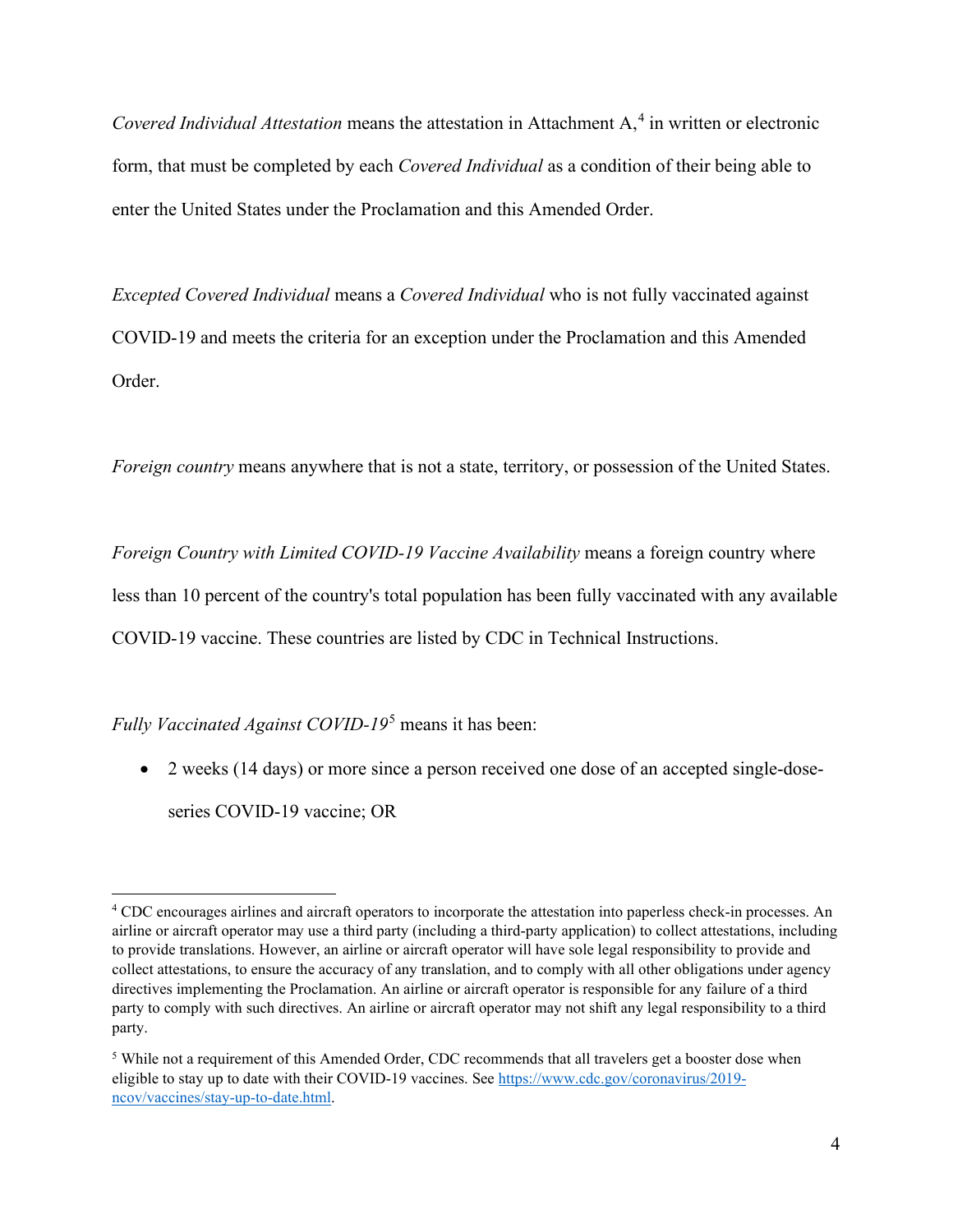- 2 weeks (14 days) or more since a person received a second dose in a 2-dose series of an accepted COVID-19 vaccine; OR
- 2 weeks (14 days) since a person received the full series of an accepted COVID-19 vaccine (not placebo) in a clinical trial; OR
- 2 weeks (14 days) since the person received 2 doses of any "mix-and-match" combination of accepted COVID-19 vaccines administered at least 17 days apart;<sup>[6](#page-4-0)</sup> OR
- 2 weeks (14 days) or more since the person received a complete series of a vaccine or combination of vaccines listed by CDC in Technical Instructions.

*Not Fully Vaccinated Against COVID-19* means a person does not meet the definition of *Fully Vaccinated Against COVID-19*.

*Post-arrival Viral Test* means a viral test taken by an *Excepted Covered Individual*, obtained 3-5 days after arriving in the United States or other period as specified in the most current CDC guidance in effect at the time the *Excepted Covered Individual* completes the *Covered Individual Attestation*. [7](#page-4-1)

*Post-arrival Vaccination* means completion of the primary series of an *Accepted COVID-19 Vaccine* by an *Excepted Covered Individual* followed by a two-week period in order to become

<span id="page-4-0"></span><sup>6</sup> The recommended interval between the first and second doses of FDA-approved/authorized and WHO-EUL listed vaccines varies by vaccine type. However, for purposes of interpretation of vaccine records, the second dose in a two dose heterologous series must have been received no earlier than 17 days (21 days with a 4-day grace period) after the first dose.

<span id="page-4-1"></span><sup>7</sup> Requirement for Proof of COVID-19 Vaccination for Air Passengers, available at [https://www.cdc.gov/coronavirus/2019-ncov/travelers/proof-of-vaccination.html.](https://www.cdc.gov/coronavirus/2019-ncov/travelers/proof-of-vaccination.html)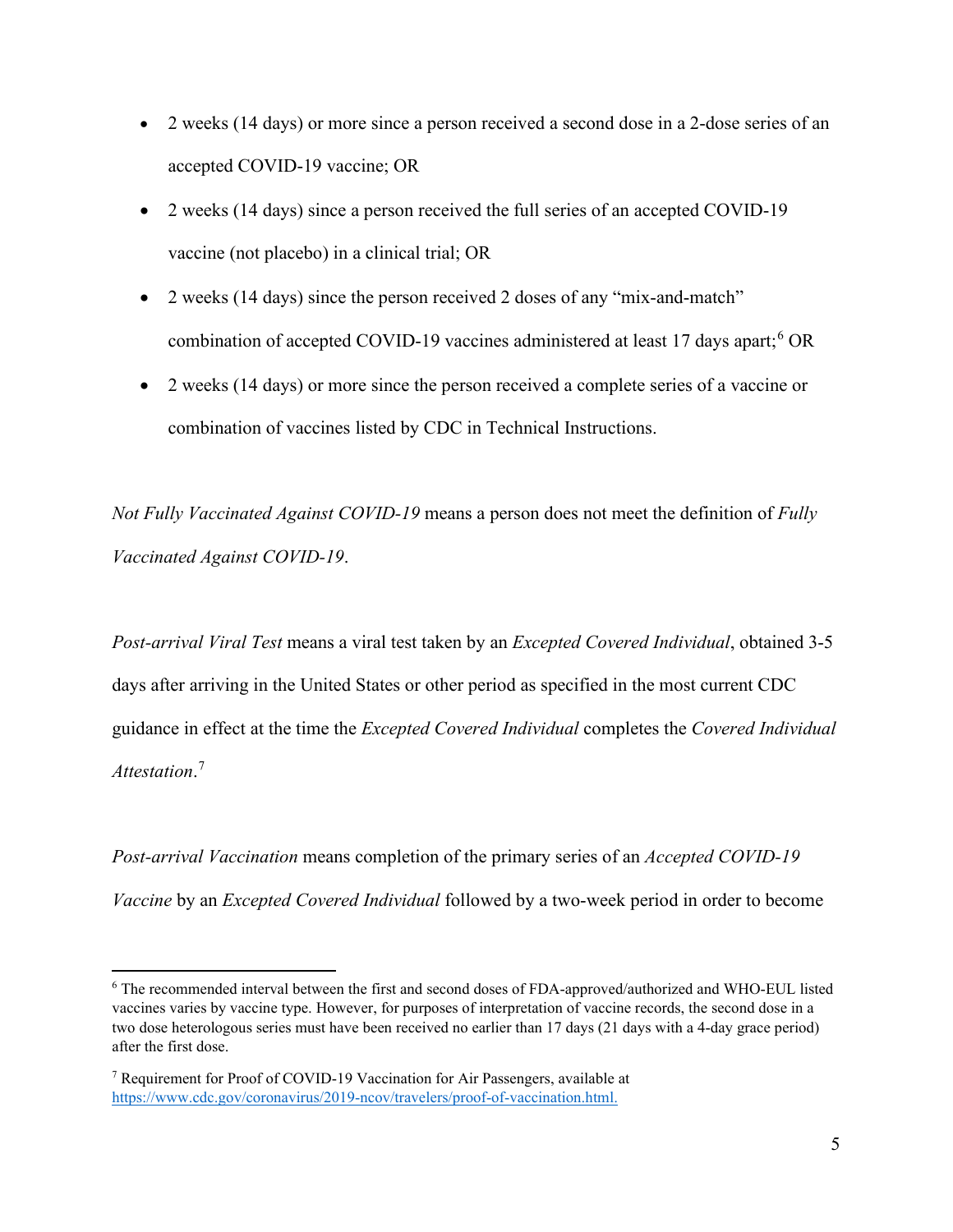*Fully Vaccinated Against COVID-19* within 60 days of arriving in the United States, or as soon thereafter as is medically appropriate, if the *Excepted Covered Individual* plans to be in the United States for longer than 60 days.

*Proof of Being Fully Vaccinated Against COVID-19* means a paper or digital format of a vaccination record or a verifiable vaccination record, as listed by CDC in Technical Instructions, confirming that the person is *Fully Vaccinated Against COVID-19.* 

*Self-isolation/Self-isolate* means actions taken by an *Excepted Covered Individual* who tests positive on a viral test for COVID-19 administered on a specimen collected 3-5 days (or other period as specified in the most current CDC guidance in effect at the time the *Excepted Covered Individual* completes the *Covered Individual Attestation*) after arriving in the United States or develops COVID-19 symptoms.<sup>[8,](#page-5-0)[9](#page-5-1)</sup> These actions include separating from other individuals and staying in a home or other residence for at least 5 calendar days (or other period as specified in the most current CDC guidance in effect at the time the *Excepted Covered Individual* completes the *Covered Individual Attestation*) after symptom onset or the date of first positive test if asymptomatic.<sup>10</sup> The actions also include observing other public health precautions as set forth in the most current CDC guidance in effect at the time the *Excepted Covered Individual* completes the *Covered Individual Attestation*, such as properly wearing a well-fitting mask any time the

<span id="page-5-0"></span><sup>8</sup> *Ibid.*

<span id="page-5-1"></span><sup>&</sup>lt;sup>9</sup> Symptoms of COVID-19, available at [https://www.cdc.gov/coronavirus/2019-ncov/symptoms](https://www.cdc.gov/coronavirus/2019-ncov/symptoms-testing/symptoms.html)[testing/symptoms.html.](https://www.cdc.gov/coronavirus/2019-ncov/symptoms-testing/symptoms.html) 

<span id="page-5-2"></span><sup>&</sup>lt;sup>10</sup> Requirement for Proof of COVID-19 Vaccination for Air Passengers, available at [https://www.cdc.gov/coronavirus/2019-ncov/travelers/proof-of-vaccination.html.](https://www.cdc.gov/coronavirus/2019-ncov/travelers/proof-of-vaccination.html)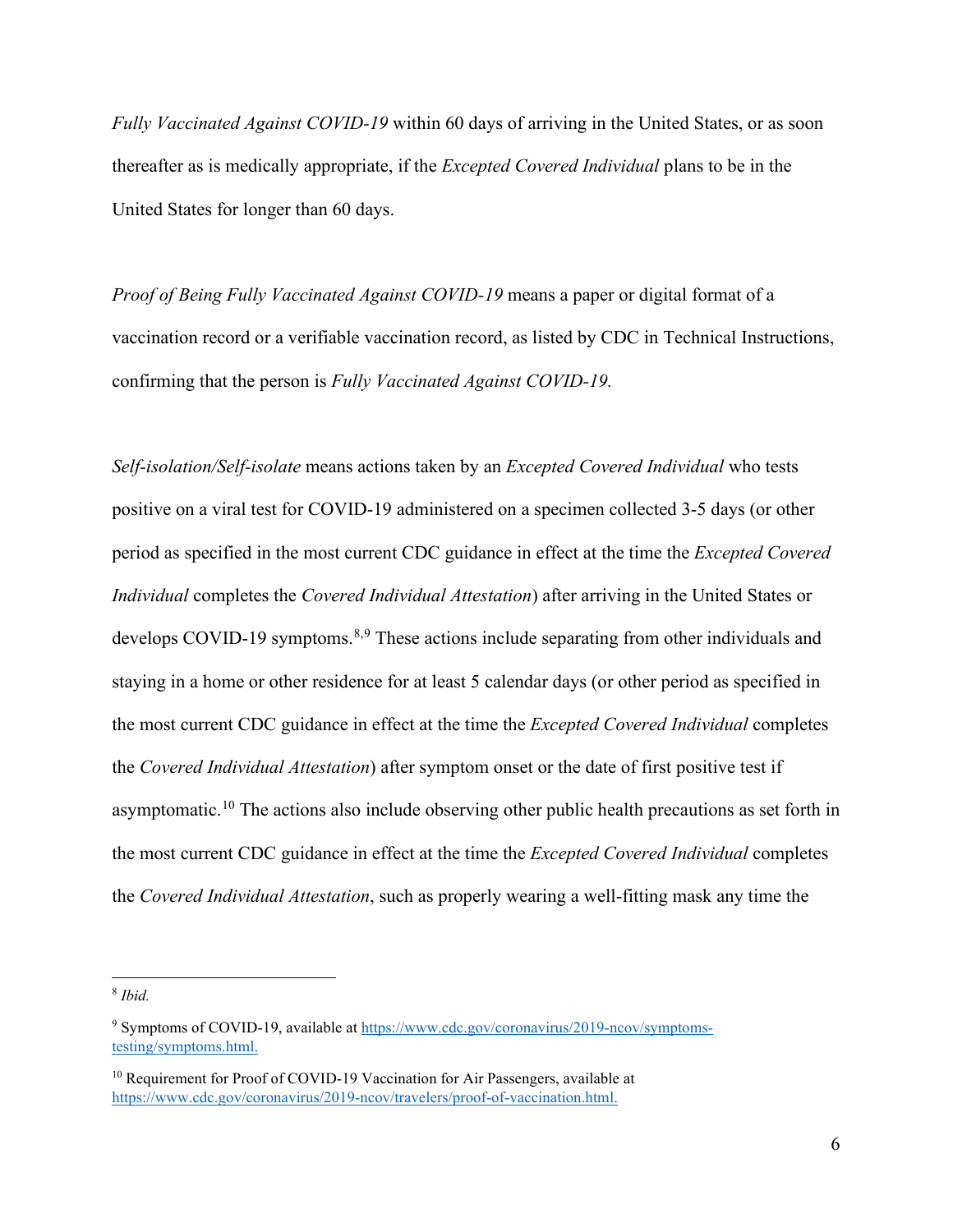*Excepted Covered Individual* must be around other people during the isolation period and for an additional 5 days after ending isolation.<sup>[11,](#page-6-0)[12](#page-6-1)</sup>

*Self-quarantine* means actions taken by an *Excepted Covered Individual* to separate from other individuals after arriving in the United States, including staying in a home or other residence for a full 5 days, or other period as specified in the most current CDC guidance in effect at the time the *Excepted Covered Individual* completes the *Covered Individual Attestation*, and observing public health precautions as set forth in the most current CDC guidance in effect at the time the *Excepted Covered Individual* completes the *Covered Individual Attestation*. [13](#page-6-2),[14](#page-6-3)

*Viral test* means a viral detection test for current infection (i.e., a nucleic acid amplification test [NAAT] or a viral antigen test) approved, cleared, or authorized by the FDA for the detection of SARS-CoV-2.

*United States* or *U.S.* has the same definition as "United States" in 42 CFR 71.1(b), meaning "the 50 States, District of Columbia, and the territories (also known as possessions) of the United States, including American Samoa, Guam, the Northern Mariana Islands, the Commonwealth of Puerto Rico, and the U.S. Virgin Islands."

<span id="page-6-0"></span><sup>11</sup> *Ibid.*

<span id="page-6-1"></span><sup>&</sup>lt;sup>12</sup> Quarantine and Isolation, available at [https://www.cdc.gov/coronavirus/2019-ncov/your-health/quarantine](https://www.cdc.gov/coronavirus/2019-ncov/your-health/quarantine-isolation.html)[isolation.html.](https://www.cdc.gov/coronavirus/2019-ncov/your-health/quarantine-isolation.html)

<span id="page-6-2"></span><sup>&</sup>lt;sup>13</sup> Requirement for Proof of COVID-19 Vaccination for Air Passengers, available at [https://www.cdc.gov/coronavirus/2019-ncov/travelers/proof-of-vaccination.html.](https://www.cdc.gov/coronavirus/2019-ncov/travelers/proof-of-vaccination.html)

<span id="page-6-3"></span><sup>&</sup>lt;sup>14</sup> Travel Guidance for Non-U.S. Citizens, Non-U.S. Immigrants, available at [https://www.cdc.gov/coronavirus/2019-ncov/travelers/noncitizens-US-air-travel.html.](https://www.cdc.gov/coronavirus/2019-ncov/travelers/noncitizens-US-air-travel.html)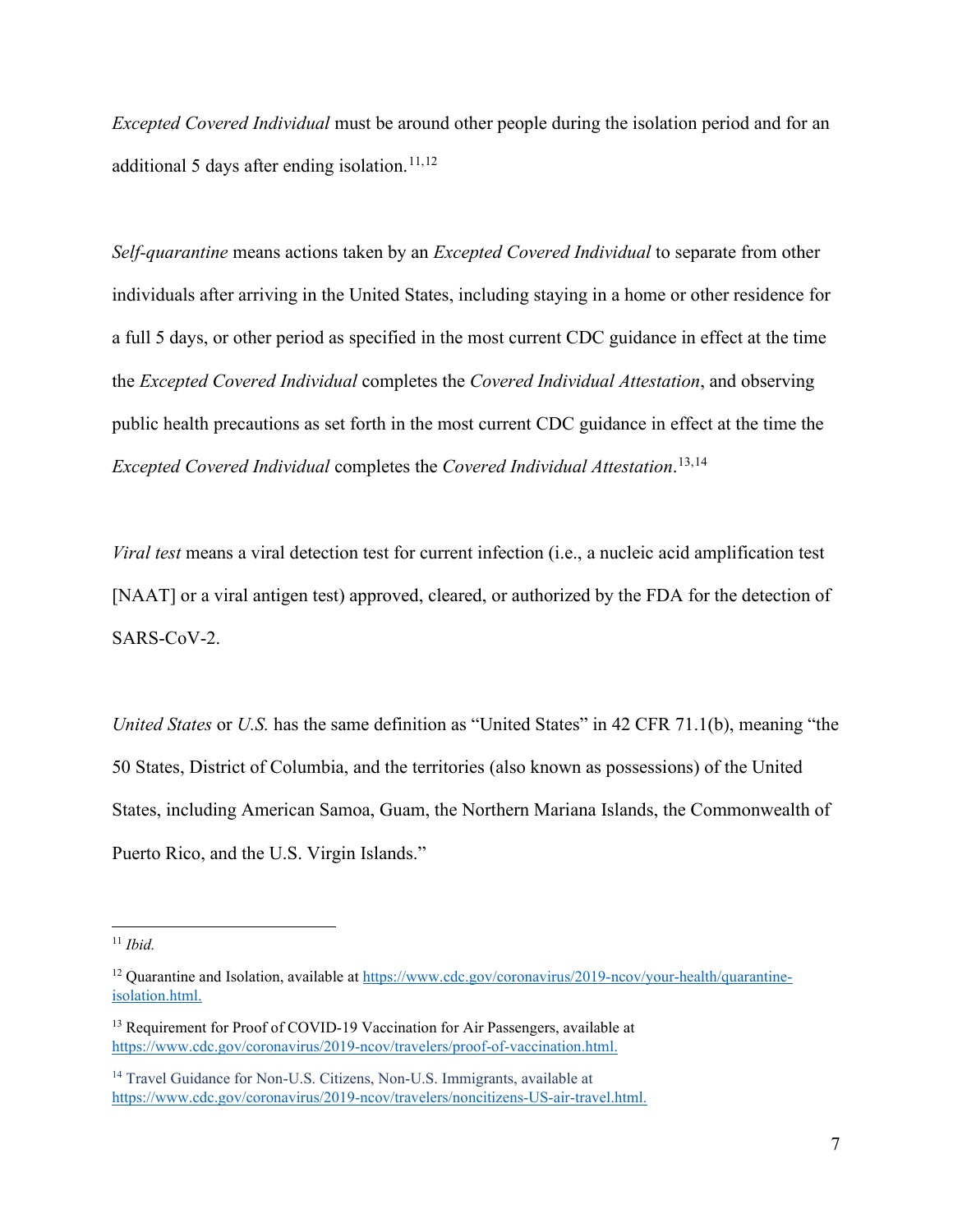#### BACKGROUND:

Since January 2020, the respiratory disease known as "COVID-19," caused by a novel coronavirus (SARS-CoV-2), has spread globally, including cases reported in all 50 states within the United States, plus the District of Columbia and all U.S. territories. As of March 29, 2022, there have been almost 481,756,700 million cases of COVID-19 globally, resulting in almost 6,128,000 deaths.<sup>15</sup> More than 79,827,900 cases have been identified in the United States, with new cases reported daily, and over 975,500 deaths attributed to the disease.<sup>[16](#page-7-1)</sup> Additionally, throughout the duration of this pandemic, cases have tended to surge in waves, especially after high-volume travel periods or when new variants have emerged.<sup>[17](#page-7-2)</sup>

On November 24, 2021, the Republic of South Africa informed the World Health Organization (WHO) of a new variant of SARS-CoV-2, the virus that causes COVID-19, that was detected in that country. On November 26, 2021, WHO designated the variant B.1.1.529 as a variant of concern and named it Omicron.<sup>[18](#page-7-3)</sup> This decision was based on the evidence presented to the Technical Advisory Group on SARS-CoV-2 Virus Evolution (TAG-VE) which is a group of independent experts charged with assessing the evolution of SARS-CoV-2 and examining if specific mutations and combinations of mutations may alter how the virus spreads and whether it may cause more severe illness. The evidence presented to the TAG-VE noted that Omicron has several mutations that may have an impact on how easily it spreads or

<span id="page-7-0"></span><sup>15</sup> [https://covid19.who.int/.](https://covid19.who.int/)

<span id="page-7-1"></span><sup>16</sup> [https://covid.cdc.gov/covid-data-tracker/#datatracker-home.](https://covid.cdc.gov/covid-data-tracker/#datatracker-home)

<span id="page-7-2"></span><sup>17</sup> *Ibid.*

<span id="page-7-3"></span><sup>18</sup> [https://www.who.int/news/item/26-11-2021-classification-of-omicron-\(b.1.1.529\)-sars-cov-2-variant-of-concern.](https://www.who.int/news/item/26-11-2021-classification-of-omicron-(b.1.1.529)-sars-cov-2-variant-of-concern)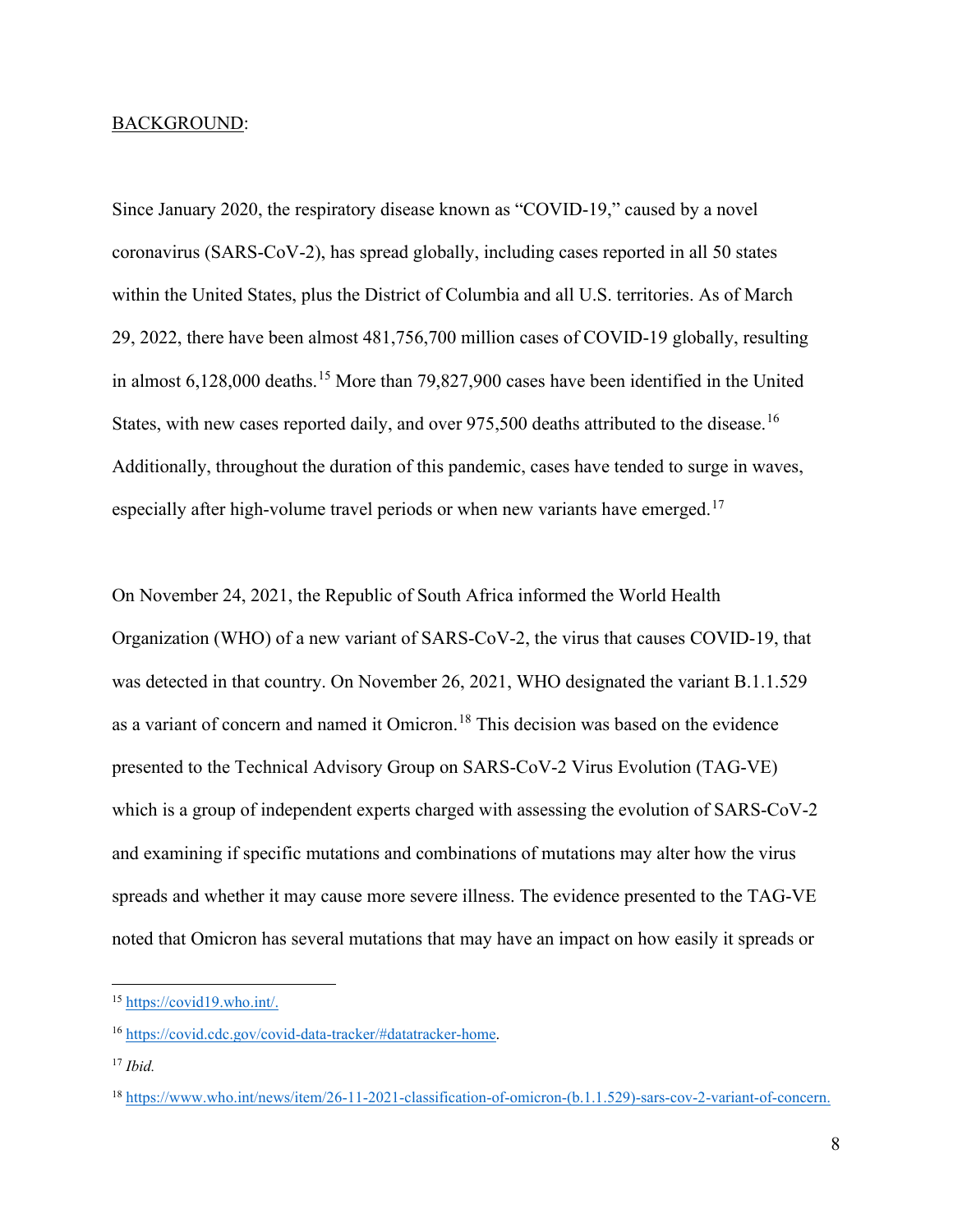the severity of illness it causes.<sup>[19](#page-8-0)</sup>

Even as COVID-19 rates fall in most of the United States, Omicron and sub-variants are still highly prevalent in other parts of the world. WHO and CDC continue to collaborate with researchers around the world to better understand Omicron and track potential future variants of SARS-CoV-2. Studies include assessments of transmissibility, severity of infection (including symptoms), and how well people who are fully vaccinated and boosted are protected against infection, hospitalization, and death. While data indicate that current vaccines are less effective at preventing infection from Omicron as compared to other variants, data also suggest that hospitalization and death rates are lower for individuals infected with Omicron who are vaccinated compared with other variants.<sup>[20](#page-8-1),[21](#page-8-2)</sup> With an estimated 100 percent increase in transmission for Omicron when compared to the original virus, vaccinations continue to play an important role in protecting the public from severe illness.<sup>[22](#page-8-3)</sup> A booster dose of vaccine mitigates the reduction in vaccine effectiveness, and CDC has provided guidance advising that people stay up to date with their COVID-19 vaccines,

<span id="page-8-0"></span><sup>19</sup> [https://www.who.int/news/item/28-11-2021-update-on-omicron.](https://www.who.int/news/item/28-11-2021-update-on-omicron)

<span id="page-8-1"></span><sup>&</sup>lt;sup>20</sup> Johnson AG, Amin AB, Ali AR, et al. COVID-19 Incidence and Death Rates Among Unvaccinated and Fully Vaccinated Adults with and Without Booster Doses During Periods of Delta and Omicron Variant Emergence — 25 U.S. Jurisdictions, April 4–December 25, 2021. *MMWR* Morb Mortal Wkly Rep. ePub: 21 January 2022. DOI: [http://dx.doi.org/10.15585/mmwr.mm7104e2.](http://dx.doi.org/10.15585/mmwr.mm7104e2)

<span id="page-8-3"></span><span id="page-8-2"></span><sup>&</sup>lt;sup>21</sup> Thompson MG, Natarajan K, Irving SA, et al. Effectiveness of a Third Dose of mRNA Vaccines Against COVID-19–Associated Emergency Department and Urgent Care Encounters and Hospitalizations Among Adults During Periods of Delta and Omicron Variant Predominance — VISION Network, 10 States, August 2021–January 2022. *MMWR* Morb Mortal Wkly Rep. ePub: 21 January 2022. DOI: [http://dx.doi.org/10.15585/mmwr.mm7104e3.](http://dx.doi.org/10.15585/mmwr.mm7104e3)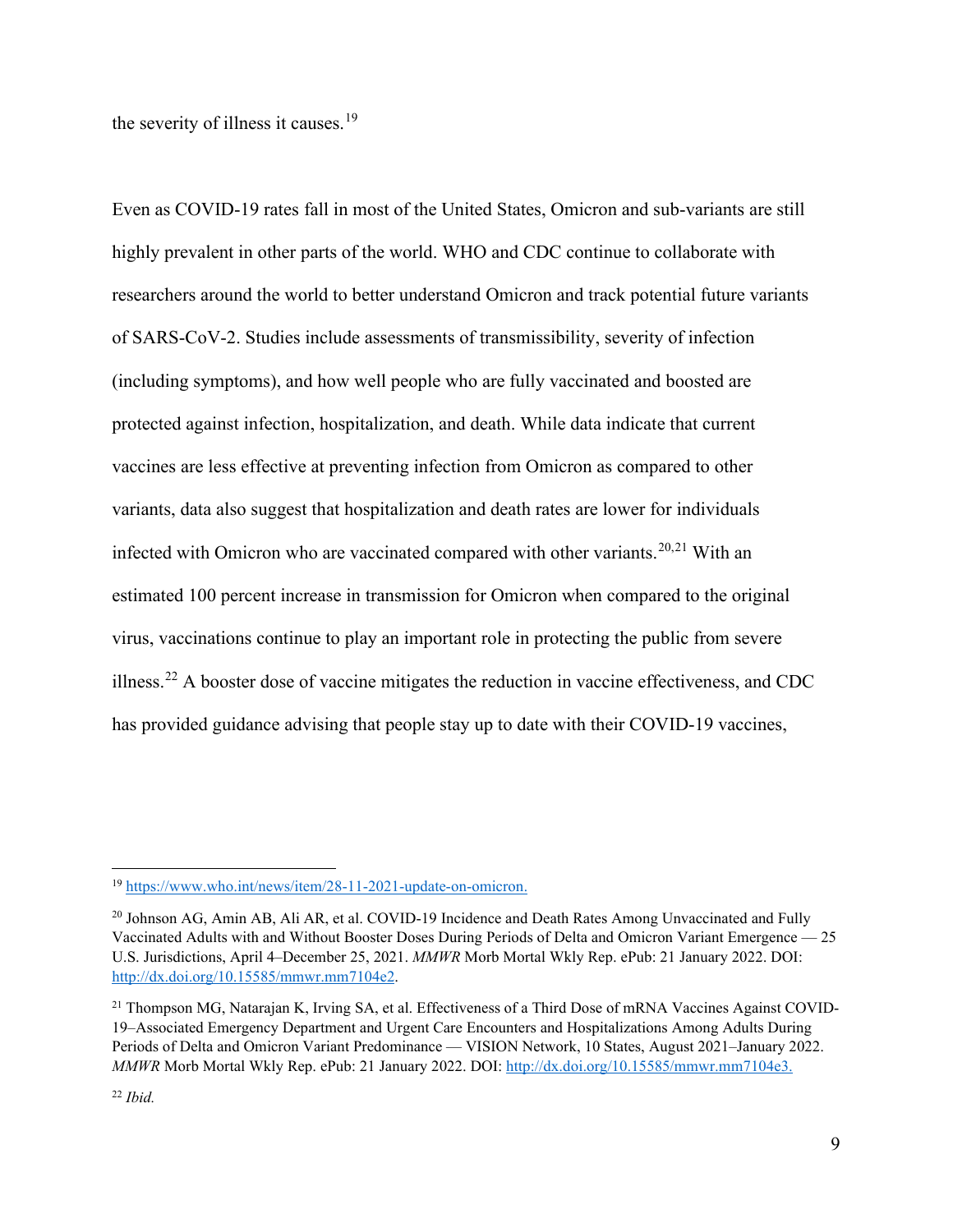including getting a booster dose if eligible.  $23,24$  $23,24$  $23,24$ 

The United States is taking a multi-layered approach to combatting COVID-19 by taking concurrent efforts to prevent and slow the continued introduction of cases and further spread of the virus within U.S. communities. Vaccines remain the best public health measure to protect people from severe illness or death from COVID-19, slow transmission, and reduce the likelihood of new variants emerging.

On October 25, 2021, the President issued a Proclamation under 3 U.S.C. 301 and 8 U.S.C. 1182(f), 1185(a)(1), titled, "*Advancing the Safe Resumption of Global Travel During the COVID-19 Pandemic.*" The Proclamation revoked prior, country-specific presidential proclamations issued under these authorities in response to the outbreak of COVID-19. In their place, the President implemented a global suspension and restriction on entry for noncitizens who are nonimmigrants seeking to enter the United States by air travel and who are not fully vaccinated against COVID-19, with only limited exceptions. This Amended Order and associated Technical Instructions continue to implement the Proclamation. As further explained in this Amended Order, CDC continues to implement the Proclamation and require that *Covered Individuals* who are fully vaccinated show *Proof of Being Fully Vaccinated Against COVID-19* and complete a *Covered Individual Attestation* attesting that they are fully vaccinated. *Excepted Covered Individuals* who are unable to present *Proof of* 

<span id="page-9-0"></span><sup>&</sup>lt;sup>23</sup> Accorsi EK, Britton A, Fleming-Dutra KE, Smith ZR, Shang N, Derado G, et al. Association Between 3 Doses of mRNA COVID-19 Vaccine and Symptomatic Infection Caused by the SARS-CoV-2 Omicron and Delta Variants. *JAMA* 2022. [https://jamanetwork.com/journals/jama/fullarticle/2788485.](https://jamanetwork.com/journals/jama/fullarticle/2788485)

<span id="page-9-1"></span><sup>24</sup> [https://www.cdc.gov/coronavirus/2019-ncov/vaccines/stay-up-to-date.html.](https://www.cdc.gov/coronavirus/2019-ncov/vaccines/stay-up-to-date.html)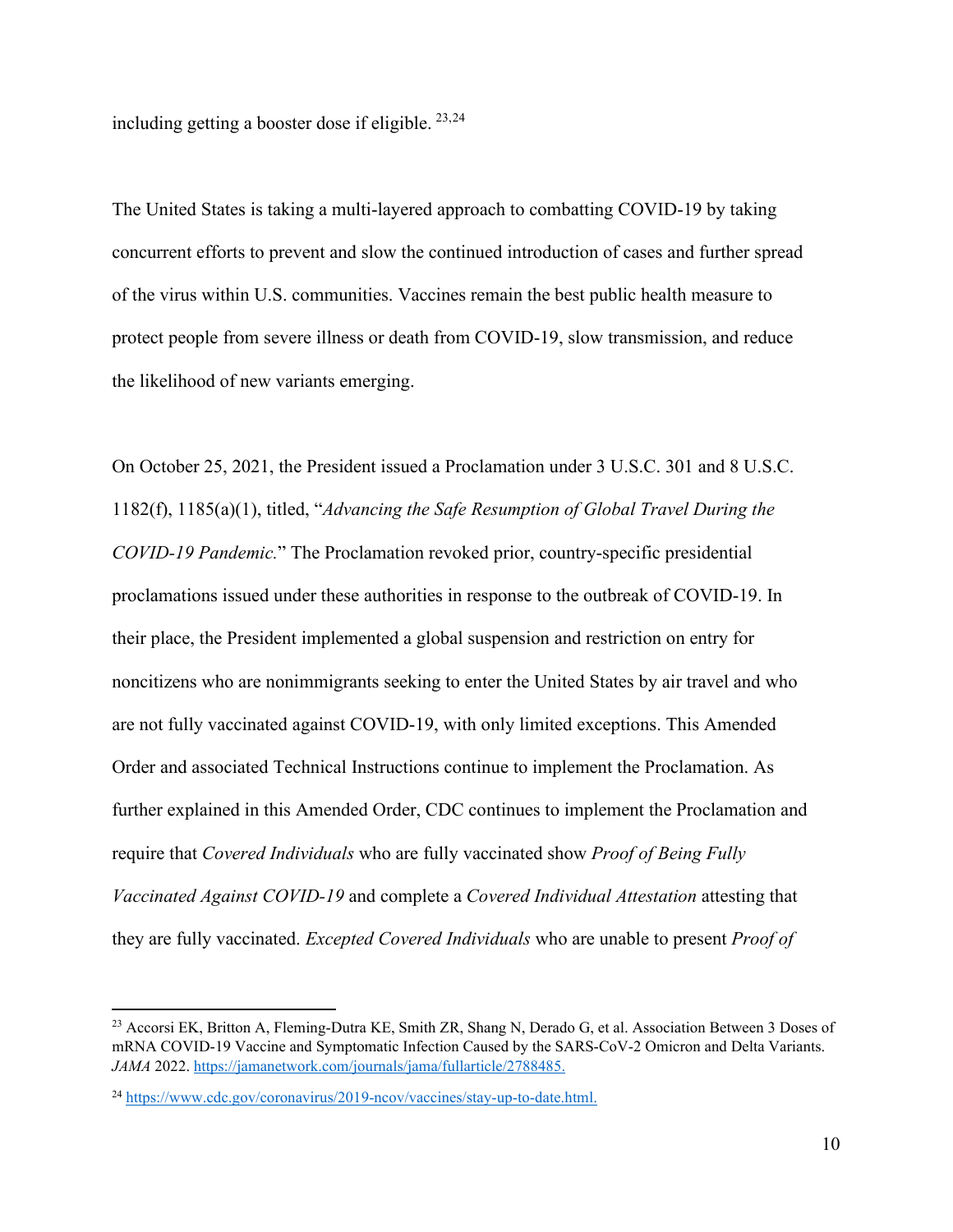*Being Fully Vaccinated Against COVID-19* must present a *Covered Individual Attestation* to the airline or aircraft operator prior to boarding the aircraft and attest that they have arranged to take specified public health actions after arrival in the United States.

# Persons Whose Entry is Not Covered by the Proclamation or Who are *Excepted Covered Individuals*

The Proclamation applies only to non-U.S. citizens seeking entry as nonimmigrants. Individuals seeking admission to the United States as immigrants are subject to the medical examination and vaccination requirements of 8 U.S.C. 1182(a)(1)(A) and 42 CFR part 34. These requirements are further described in CDC's *COVID-19 Technical Instructions for Panel Physicians*. [25](#page-10-0)

The Proclamation does not apply to crewmembers of airlines or other aircraft operators if they follow industry standard protocols for the prevention of COVID-19.<sup>[26,](#page-10-1)[27](#page-10-2)</sup> Accordingly, per the terms of the Proclamation, these individuals are not *Covered Individuals* and are not required to present *Proof of Being Fully Vaccinated* nor required to present a completed *Covered Individual* 

<span id="page-10-0"></span><sup>25</sup> [https://www.cdc.gov/immigrantrefugeehealth/panel-physicians/covid-19-technical-instructions.html.](https://www.cdc.gov/immigrantrefugeehealth/panel-physicians/covid-19-technical-instructions.html)

<span id="page-10-1"></span><sup>&</sup>lt;sup>26</sup> Crewmembers on official duty assigned by the airline or operator that involves operation of aircraft, or the positioning of crew not operating the aircraft (i.e., on "deadhead" status), are exempt from the requirements of this Amended Order provided their assignment is under an air carrier's or operator's occupational health and safety program that follows applicable industry standard protocols for the prevention of COVID-19 as set forth in the most current relevant guidance issued by the CDC or the Federal Aviation Administration in coordination with the CDC (e.g., SAFO 20009, COVID-19: Updated Interim Occupational Health and Safety Guidance for Air Carriers and Crews, available at

[https://www.faa.gov/other\\_visit/aviation\\_industry/airline\\_operators/airline\\_safety/safo/all\\_safos/media/2020/SAFO](https://www.faa.gov/other_visit/aviation_industry/airline_operators/airline_safety/safo/all_safos/media/2020/SAFO20009.pdf) [20009.pdf.](https://www.faa.gov/other_visit/aviation_industry/airline_operators/airline_safety/safo/all_safos/media/2020/SAFO20009.pdf)).

<span id="page-10-2"></span><sup>&</sup>lt;sup>27</sup> CDC Technical Instructions: [https://www.cdc.gov/quarantine/order-safe-travel/technical-instructions.html.](https://www.cdc.gov/quarantine/order-safe-travel/technical-instructions.html)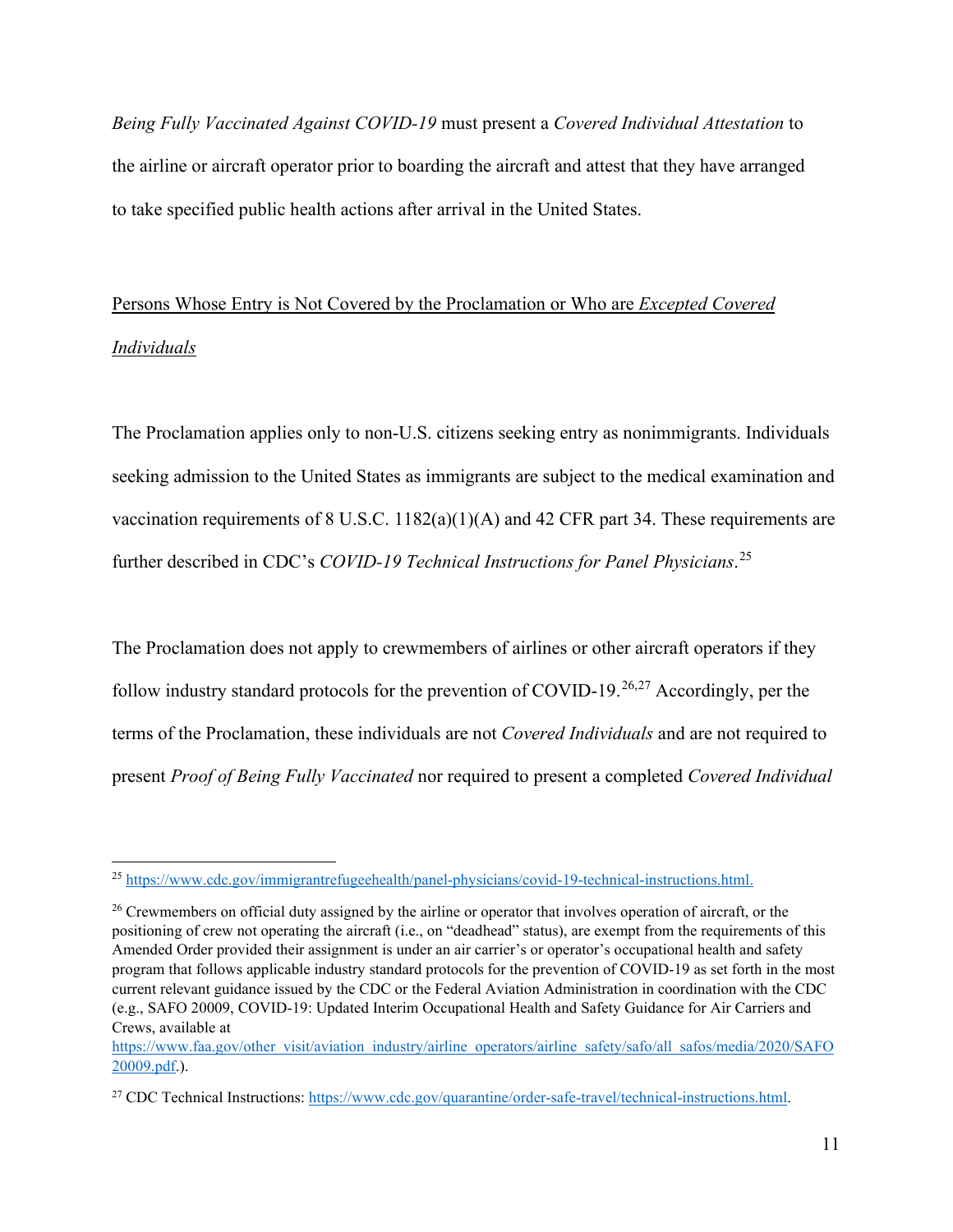*Attestation* to the airline or aircraft operator before boarding an aircraft destined to the United States.

The Proclamation permits *Excepted Covered Individuals* to enter the United States by air if they meet certain criteria as determined by the CDC. Except for children under the age of 2 years, *Excepted Covered Individuals* are required to present a *Covered Individual Attestation* to the airline or aircraft operator before boarding an aircraft destined to the United States attesting that they meet criteria outlined in the Technical Instructions for certain categories of exceptions.<sup>28</sup>

In the *Covered Individual Attestation, Excepted Covered Individuals* must also attest to arranging to take specified post-arrival public health actions that, depending on the exception, could include a *Post-arrival Viral Test*, *Self-quarantine*, or *Self-isolation* if they test positive; and a *Post-arrival Vaccination* if their exception requires it and they are staying in the country for more than 60 days. Information about the requirements for these actions is detailed in the definitions of this Amended Order, Technical Instructions, and in CDC guidance.<sup>[29](#page-11-1)</sup> The exception categories include:

*Diplomatic and Official Foreign Government Travel.* The Proclamation excepts any noncitizen seeking entry into or transiting the United States for certain diplomatic or official foreign government activities. This includes:

<span id="page-11-0"></span><sup>28</sup> *Ibid.*

<span id="page-11-1"></span><sup>&</sup>lt;sup>29</sup> Requirement for Proof of COVID-19 Vaccination for Air Passengers, available at [https://www.cdc.gov/coronavirus/2019-ncov/travelers/proof-of-vaccination.html.](https://www.cdc.gov/coronavirus/2019-ncov/travelers/proof-of-vaccination.html)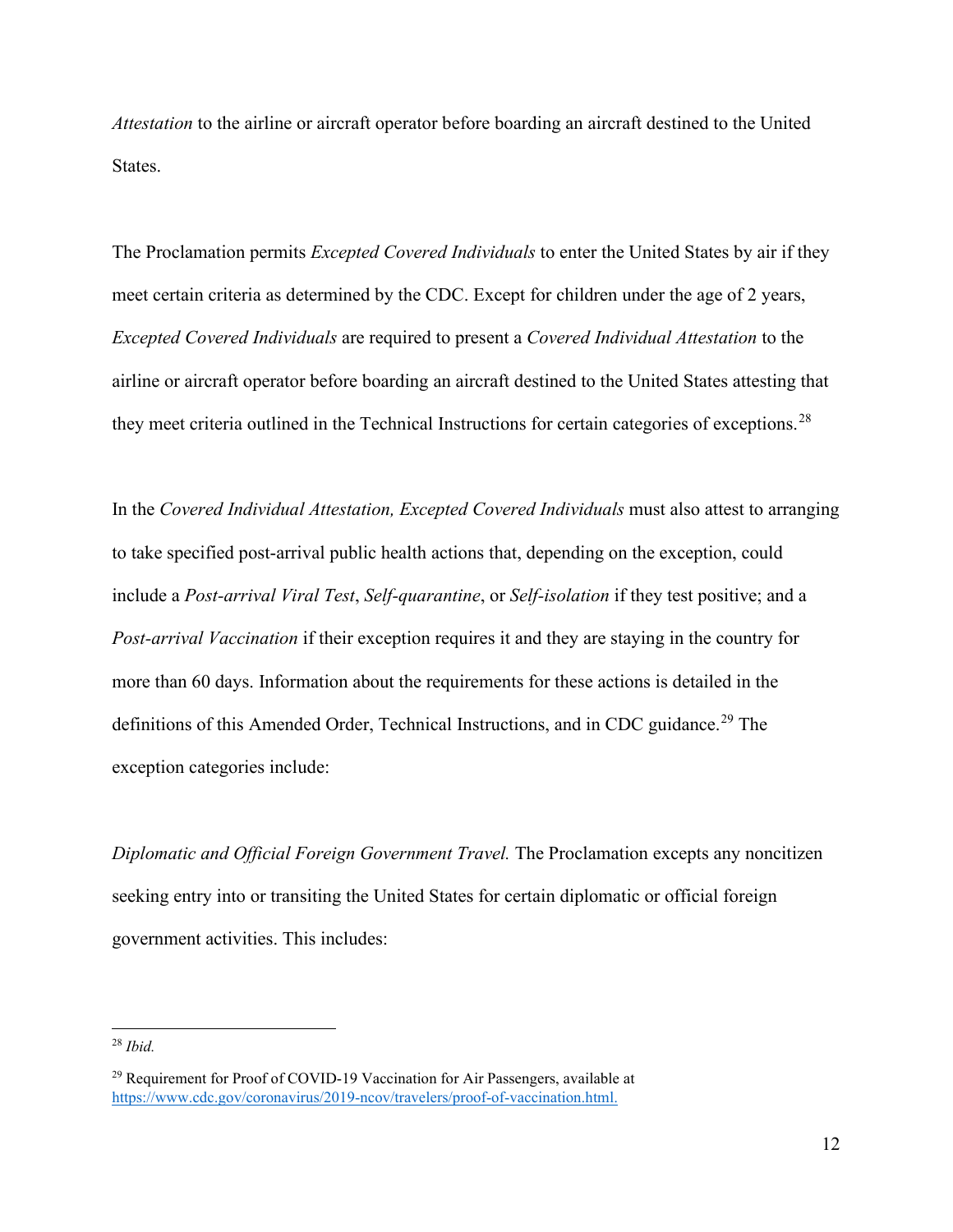- Noncitizens traveling pursuant to one of the following nonimmigrant visa classifications: A-1, A-2, C-2, C-3 (as a foreign government official or immediate family member of an official), E-1 (as an employee of TECRO or TECO or the employee's immediate family members), G-1, G-2, G-3, G-4, NATO-1 through NATO-4, or NATO-6 (or seeking to enter as a nonimmigrant in one of those NATO classifications); or
- Any noncitizen whose travel falls within the scope of section 11 of the United Nations Headquarters Agreement or other travel pursuant to a United States legal obligation (as evidenced by a letter of invitation from the United Nations or other documentation showing the purpose of such travel).

These persons must provide proof of their visa classification or an official letter, such as a letter from the U.S. government or foreign government. If they have been invited by the United Nations, they will need to present a letter of invitation from the United Nations or other documentation showing the purpose of such travel. They will also be required to provide the *Covered Individual Attestation* to the airline or aircraft operator before boarding an aircraft destined to the United States. In the attestation, they must attest to having arranged to receive a *Post-arrival Viral Test* after arriving in the United States; to *Self-quarantine*, except during periods when their attendance is required to carry out the purposes of the diplomatic or official foreign government travel (e.g., to attend official meetings or events); and *Self-isolate* if the result of the post-arrival viral test is positive or if they develop COVID-19 symptoms. Individuals who meet the Diplomatic and Official Foreign Government Travel exception will not be required to attest to arranging for a *Post-arrival Vaccination*. [30](#page-12-0)

<span id="page-12-0"></span><sup>&</sup>lt;sup>30</sup> As noted in Frequently Asked Questions on CDC's website (see [https://www.cdc.gov/coronavirus/2019](https://www.cdc.gov/coronavirus/2019-ncov/travelers/proof-of-vaccination.html) [ncov/travelers/proof-of-vaccination.html\)](https://www.cdc.gov/coronavirus/2019-ncov/travelers/proof-of-vaccination.html), this policy has been in place since December 2021 and was subsequently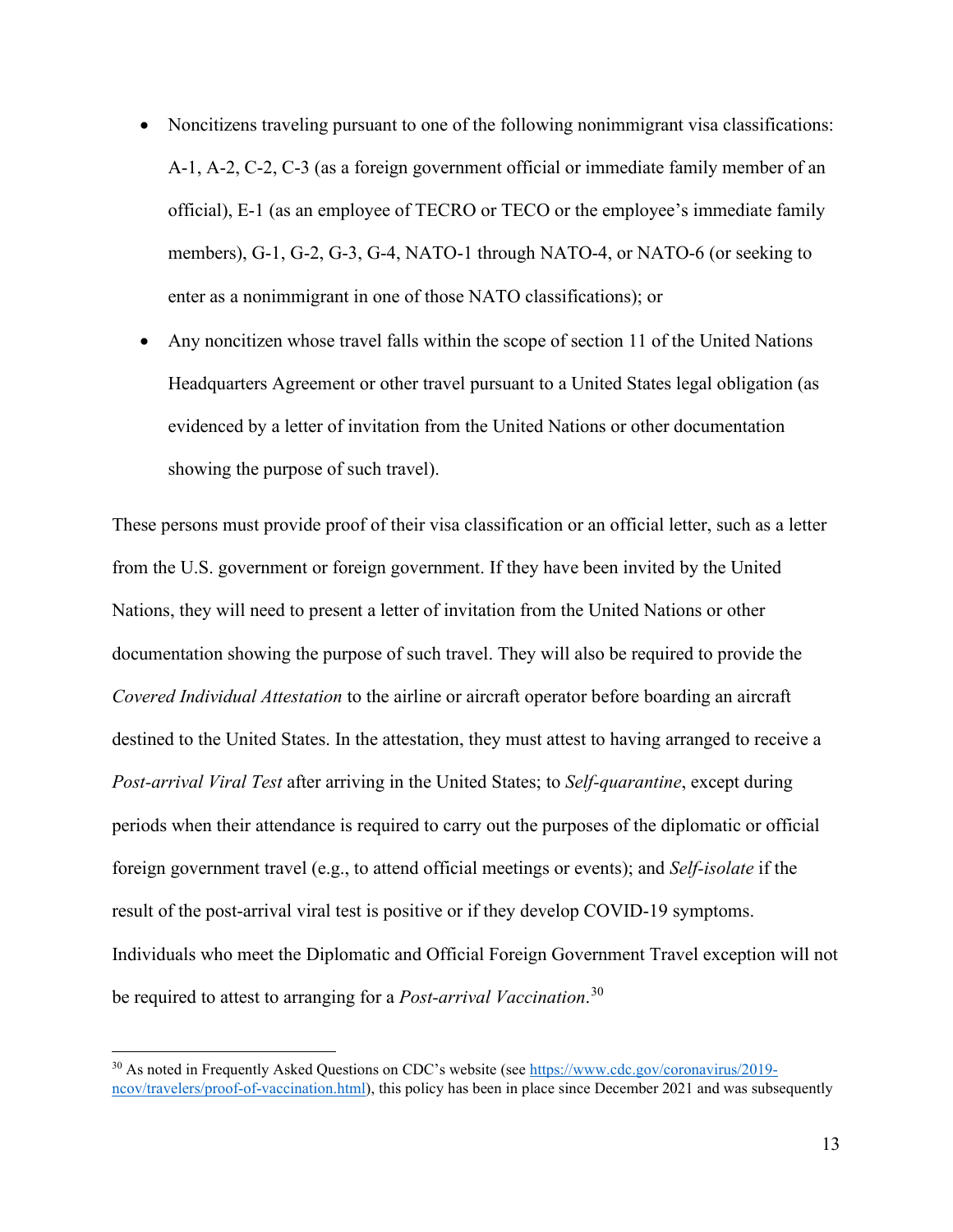*Children*. The Proclamation excepts noncitizens who are nonimmigrants for whom, given their age, requiring vaccination would be inappropriate as determined by the CDC, taking into account global vaccine availability for individuals in that age group. In the United States, COVID-19 vaccinations are widely available for children and adolescents, with a vaccine approved or authorized for those 5 years and older.<sup>31</sup> However, the same availability does not exist globally.<sup>[32](#page-13-1)</sup> Accordingly, considering the difficulty potentially posed to families traveling together when some members of the family can be vaccinated and others cannot, persons under the age of 18 years meet the age-based exception in the Proclamation.

Noncitizens who are nonimmigrants and who are children ages 2 through 17 and unable to present *Proof of Being Fully Vaccinated Against COVID-19* must present a completed *Covered Individual Attestation* to the airline or aircraft operator prior to embarking an aircraft destined to the United States. CDC has determined that children under 2 years of age do not need to have an attestation completed because many are infants in arms, who are not required to have an airline ticket and for whom an attestation presents significant logistical burdens. Children ages 2 through 17 will be required to attest (or have a parent or guardian attest on their behalf) to arranging to get a *Post-arrival Viral Test* and *Self-isolate* if the test result is positive or if the child develops COVID-19 symptoms. However, children ages 2 through 17 will not be required to attest (or have a parent or guardian attest on their behalf) to having arranged to *Self-quarantine*

included in the *Covered Individual Attestation*. It is incorporated into the substance of this Amended Order, consistent with the need to expedite diplomatic and official foreign government travel and comity regarding how U.S. diplomats are treated abroad.

<span id="page-13-0"></span><sup>31</sup> [https://www.cdc.gov/coronavirus/2019-ncov/vaccines/recommendations/children-teens.html.](https://www.cdc.gov/coronavirus/2019-ncov/vaccines/recommendations/children-teens.html)

<span id="page-13-1"></span><sup>32</sup> [https://www.who.int/news/item/24-11-2021-interim-statement-on-covid-19-vaccination-for-children-and](https://www.who.int/news/item/24-11-2021-interim-statement-on-covid-19-vaccination-for-children-and-adolescents)[adolescents.](https://www.who.int/news/item/24-11-2021-interim-statement-on-covid-19-vaccination-for-children-and-adolescents)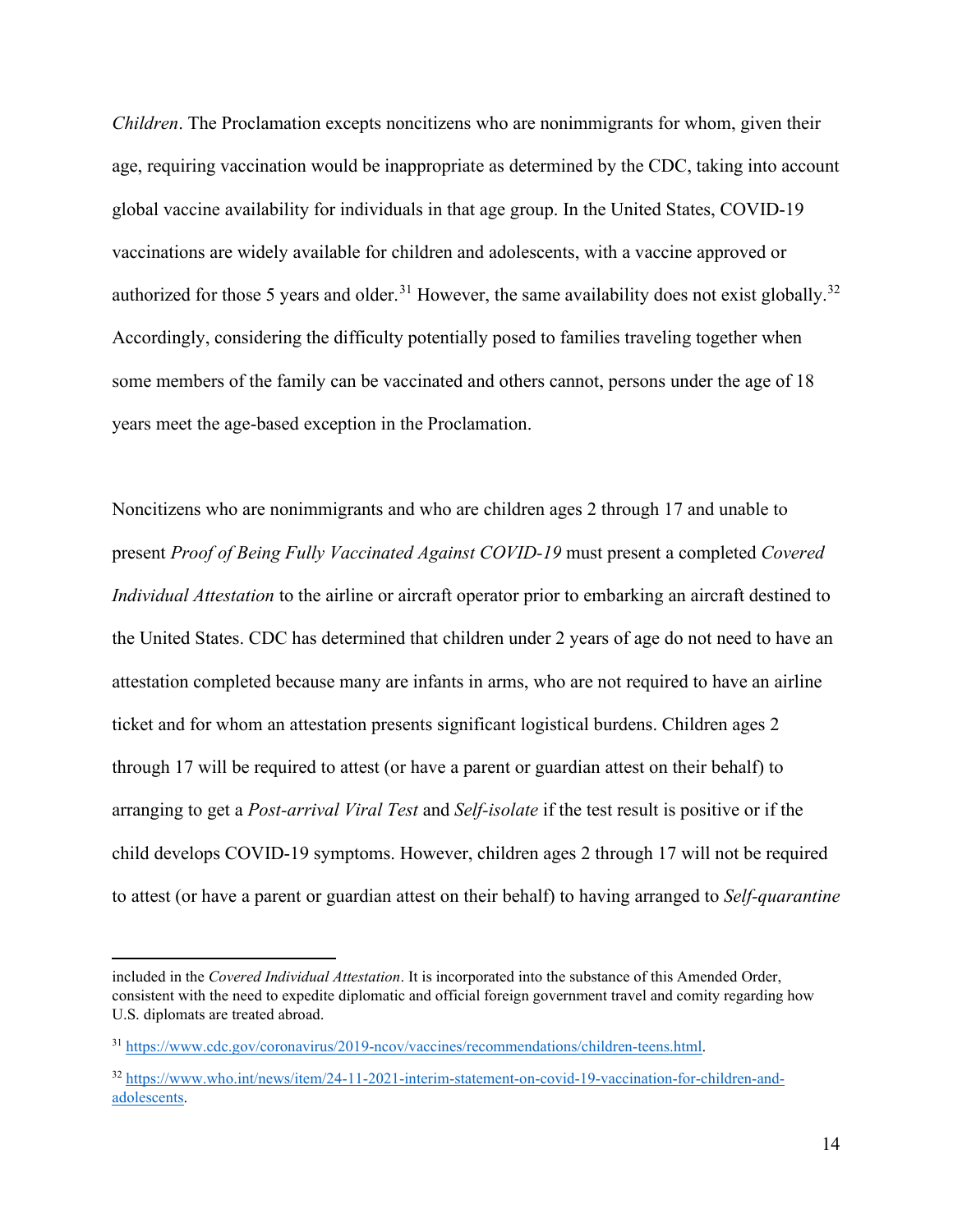in the United States after arrival. Based on the potential difficulty that self-quarantine may pose to children ages 2 through 17, especially when accompanied by a vaccinated parent or guardian who is not required to self-quarantine, CDC has determined that self-quarantine should not be required. As previously stated, children under 2 years of age are not required to attest (or have a parent or guardian attest on their behalf) to arranging to complete any post-arrival public health requirements. CDC believes that this approach fairly balances the interests of families traveling to the United States with protecting the public's health. CDC guidance strongly recommends vaccination for all adolescents and eligible children. However, given the still evolving circumstances of vaccination for children, attestation regarding post-arrival vaccination will not be required for children ages 2 through 17 at this time. This determination will be periodically reevaluated.

*Clinical Trials*. The Proclamation excepts noncitizens who are nonimmigrants and who have participated or are participating in certain clinical trials for COVID-19 vaccination, as determined by the CDC. Qualifying vaccine candidates that meet CDC criteria for the exception are specified in the Technical Instructions.<sup>[33](#page-14-0)</sup> Because these clinical trial participants may have received a COVID-19 vaccine or series of COVID-19 vaccines that do not meet the definition of an *Accepted COVID-19 Vaccine*, these participants may not be able to present *Proof of Being Fully Vaccinated Against COVID-19*. Accordingly, noncitizens who are nonimmigrants and who have participated or are participating in certain COVID-19 vaccine trials and unable to present *Proof of Being Fully Vaccinated Against COVID-19* must present a completed *Covered* 

<span id="page-14-0"></span><sup>33</sup> <https://www.cdc.gov/quarantine/order-safe-travel/technical-instructions.html> (Table 3).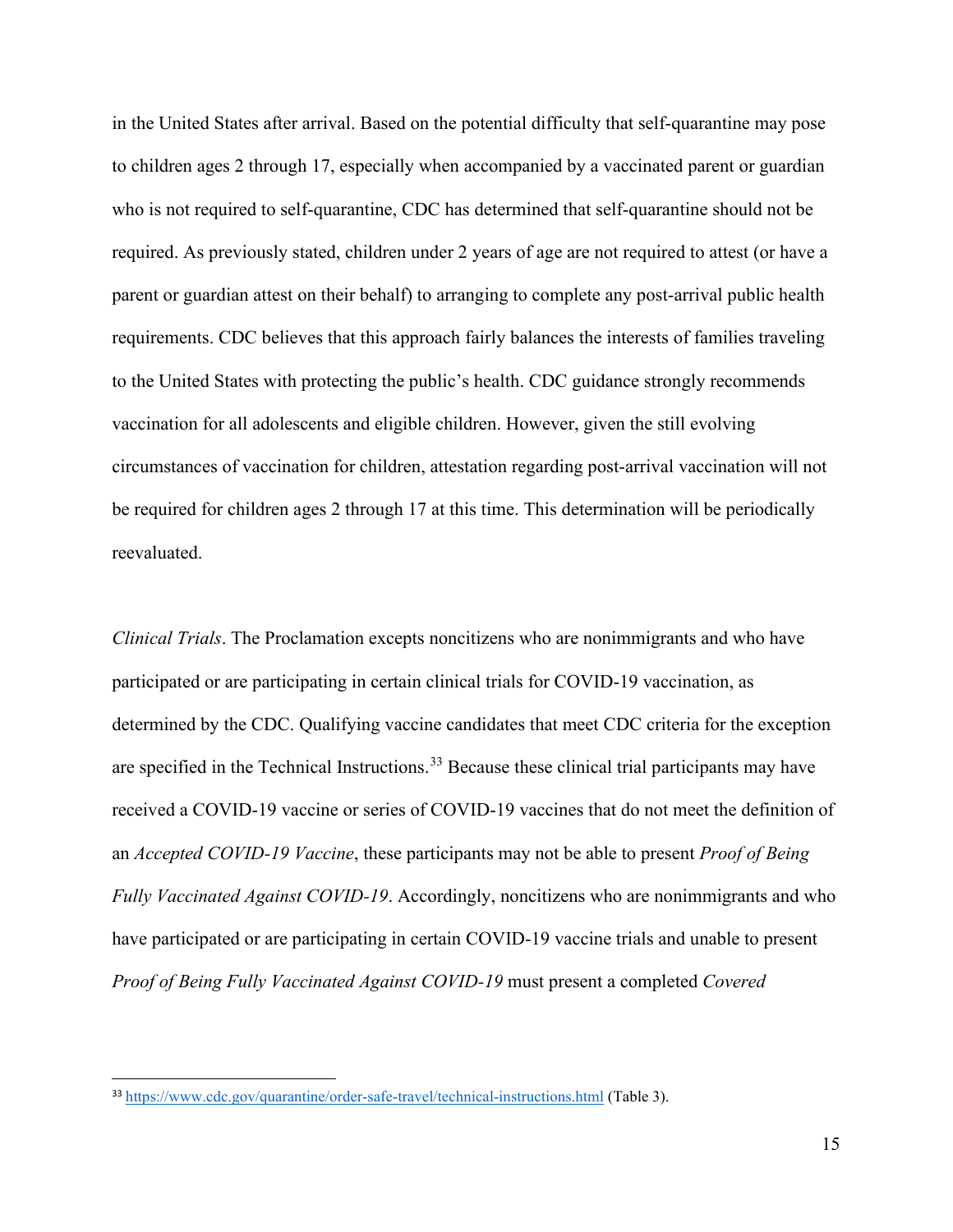*Individual Attestation* to the airline or aircraft operator prior to embarking an aircraft destined to the United States.

To meet the clinical trial exception, *Covered Individuals* must provide official documentation of clinical trial participation outlined further in the Technical Instructions. Those who meet the clinical trial exception must attest (or have a parent or guardian attest on their behalf) to having arranged to receive a *Post-arrival Viral Test*, and *Self-isolate* if the test result is positive or if they develop COVID-19 symptoms. However, CDC has determined that these individuals should not be required to attest to arranging to self-quarantine or to be vaccinated after arriving in the United States. Requiring self-quarantine after arrival could potentially discourage clinical trial participation which would not serve the interests of public health and requiring vaccination could potentially invalidate the clinical trial study.

*Medical Contraindications*. The Proclamation excepts noncitizens who are nonimmigrants for whom receiving an accepted COVID-19 vaccine is medically contraindicated as determined by CDC.<sup>[34](#page-15-0)</sup> Accordingly, CDC has determined that for an individual to meet this exception, a licensed physician must have determined that the individual has a medical contraindication to an accepted COVID-19 vaccine (e.g., a demonstrated anaphylactic reaction to a prior dose of a COVID-19 vaccine or vaccine component). As further described in the Technical Instructions, such individuals are not required to present *Proof of Being Fully Vaccinated Against COVID-19*. COVID-19 vaccinations have been overwhelmingly proven to be safe and effective at preventing

<span id="page-15-0"></span><sup>&</sup>lt;sup>34</sup> Objections to vaccination based on religious or moral convictions do not qualify under this or any other exception listed in the Proclamation or this Amended Order.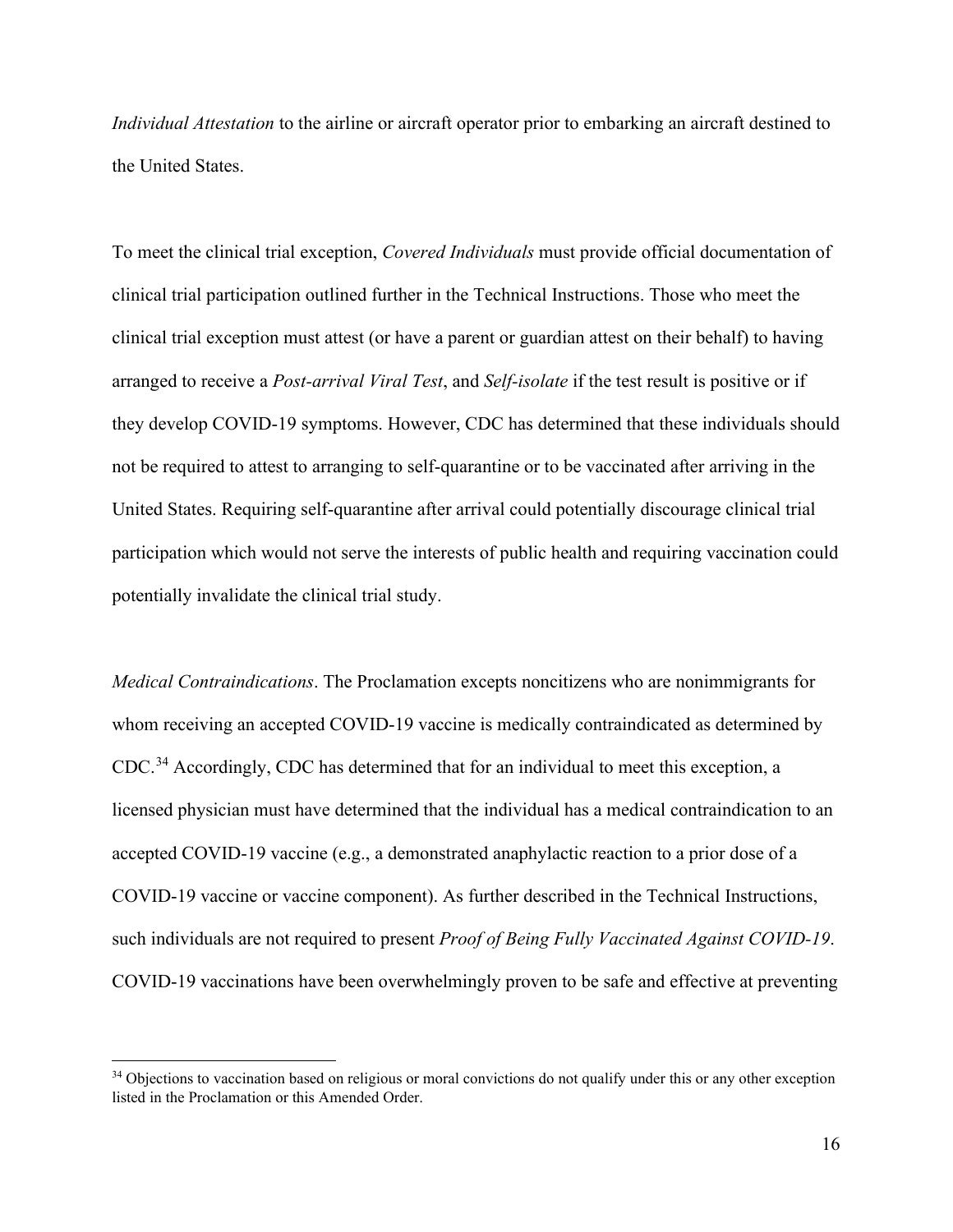severe illness, hospitalizations, and deaths from COVID-19. However, as is the case with any vaccine, certain medical complications can occur, such as a severe allergic reaction. CDC intends for this exception to be applied in strict accordance with scientific evidence and has provided additional details concerning exceptions for medical contraindications in the Technical Instructions. Persons who believe they meet the criteria for this exception must present a signed letter from a licensed physician documenting a medical contraindication to receiving a COVID-19 vaccine. In the *Covered Individual Attestation,* they must attest that they meet the exception, and must attest to having arranged to obtain a *Post-arrival Viral Test, Self-quarantine*, and *Selfisolate* if they test positive or if they develop COVID-19 symptoms.

*Humanitarian and Emergency Exceptions*. The Proclamation excepts any noncitizen nonimmigrant who has been granted an exception by the CDC for humanitarian or emergency reasons, as determined by the CDC. CDC applies this exception extremely narrowly, such as when an individual must travel to the United States to preserve health and safety (e.g., emergency medical evacuations) and is unable to complete the vaccination requirement before travel. Individuals and organizations sponsoring individuals who meet the exception criteria should contact the U.S. embassy or consulate in or nearest the country from which they are departing for the United States. The embassy will then transmit this information to CDC for consideration. Any noncitizen who is a nonimmigrant granted an exception for humanitarian or emergency reasons must present an official U.S. government letter and a completed *Covered Individual Attestation* to the airline or aircraft operator prior to embarking an aircraft destined to the United States. Such individual must attest to having arranged to obtain a *Post-arrival Viral Test*, *Self-quarantine*, and *Self-isolate* if they test positive or develop COVID-19 symptoms.

17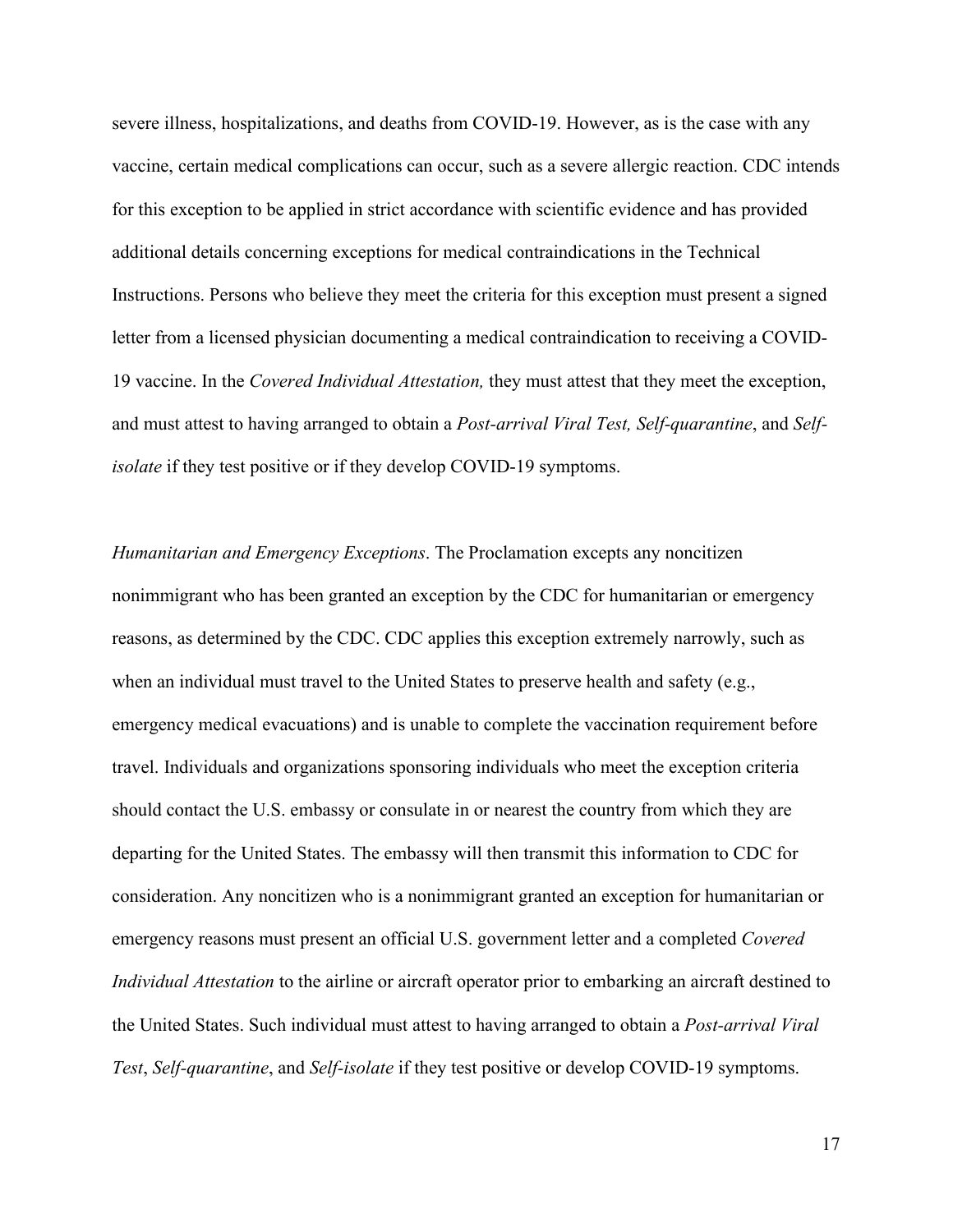They also must attest to having arranged to receive a *Post-arrival Vaccination* within 60 days of arriving in the United States, or as soon thereafter as is medically appropriate as determined by CDC, if they intend to stay in the United States for more than 60 days.

*Limited Vaccine Availability*. The Proclamation excepts any noncitizen who is a nonimmigrant with a nonimmigrant visa (excluding a B-1 or B-2 visa) and who is a citizen of a *Foreign Country with Limited COVID-19 Vaccine Availability*, which is defined pursuant to the Proclamation and this Amended Order as a foreign country where less than 10 percent of the country's total population has been fully vaccinated with any available COVID-19 vaccine or is otherwise determined by the Director of the CDC to qualify as a country where the availability of COVID-19 vaccination is limited.<sup>[35](#page-17-0)</sup> The list of countries falling below the 10 percent threshold is maintained by CDC in the Technical Instructions and reviewed on a regular basis. In developing and maintaining this list, CDC relies on official source data as reported by foreign ministries of health but may also rely on other sources such as additional information provided by U.S. embassies and consulates.

Individuals entering the United States under this exception must show proof that they meet the exception through a passport issued by a foreign country with limited COVID-19 vaccine availability and a non-B-1 or B-2 nonimmigrant visa as well as a completed *Covered Individual Attestation* to the airline or aircraft operator prior to embarking an aircraft destined to the United States. Additionally, these individuals must attest to having arranged to obtain a *Post-arrival* 

<span id="page-17-0"></span><sup>35</sup> [https://covid.cdc.gov/covid-data-tracker/#datatracker-home.](https://covid.cdc.gov/covid-data-tracker/#datatracker-home)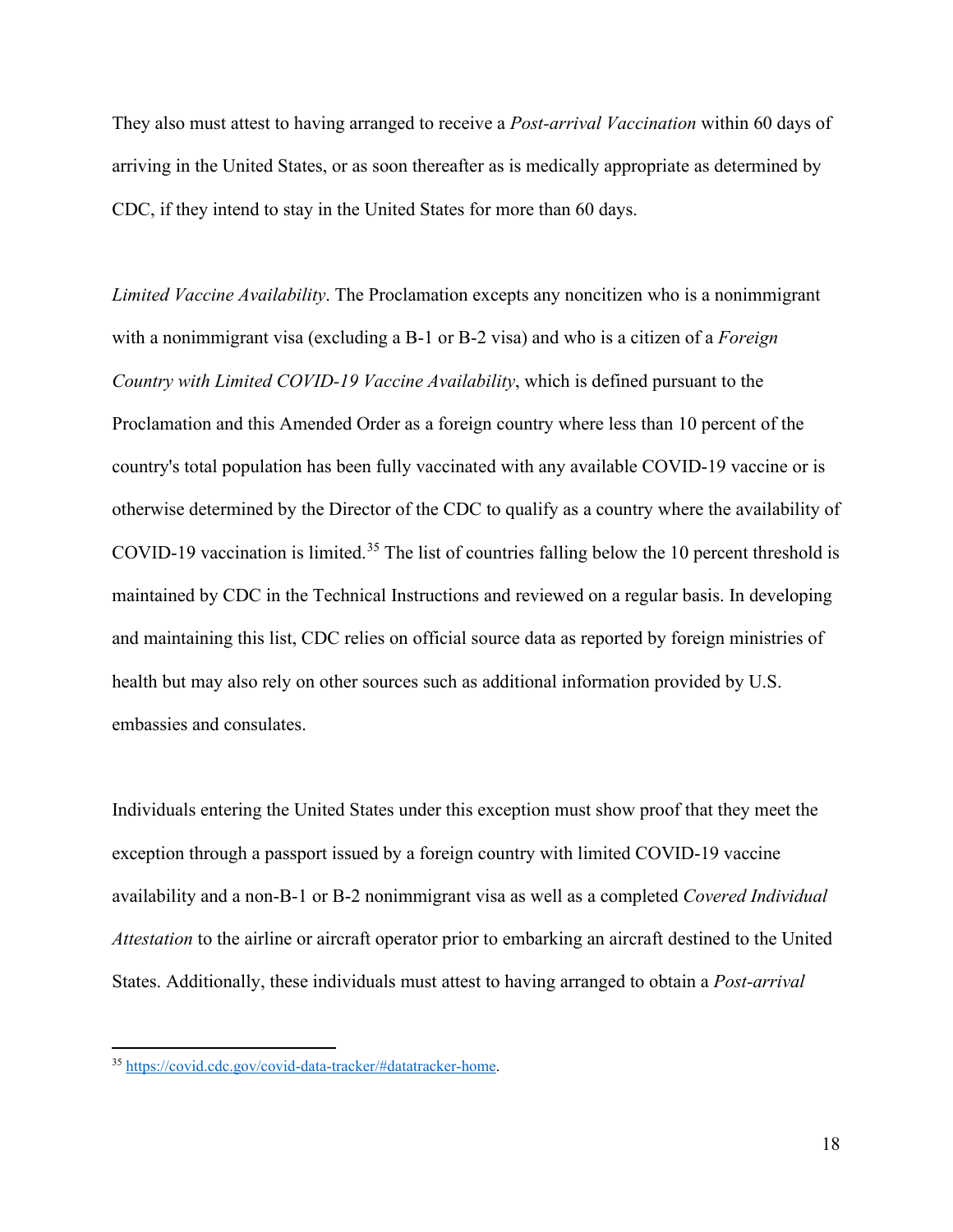*Viral Test*, *Self-quarantine*, and *Self-isolate* if they test positive or develop COVID-19 symptoms. They also must attest to having arranged to receive a *Post-arrival Vaccination* within 60 days of arriving in the United States, or as soon thereafter as is medically appropriate as determined by CDC, if they intend to stay in the United States for more than 60 days.

*Members of the U.S. Armed Forces*. The Proclamation and this Amended Order except noncitizens who are members of the U.S. Armed Forces and the spouses and children under 18 years of age of members of the U.S. Armed Forces. CDC applies this exception in a similar manner as in the CDC Order, *Requirement for Proof of Negative COVID-19 Test or Recovery from COVID-19 for All Air Passengers Arriving in the United States.* Members of the U.S. Armed Forces and their family members observe U.S. Department of Defense (DoD) guidance to prevent the transmission of COVID-19 as set forth in *Force Protection Guidance (Supplement 20) Revision 1 - Department of Defense Guidance for Personnel Traveling During the Coronavirus Disease 2019 Pandemic[36](#page-18-0)* (January 10, 2022) or subsequent updated DoD guidance. Accordingly, members of the U.S. Armed Forces and their family members, if traveling with a U.S. military identification document or other proof of status as a member of the U.S. Armed Forces or as a spouse, or child ages 2 through 17 of a member of the U.S. Armed Forces, must attest (or have a parent or guardian attest on their behalf if a child ages 2 through 17) to their status on the *Covered Individual Attestation*, but are not required to attest to having arranged to complete any post-arrival public health requirements. As previously stated, children under 2

<span id="page-18-0"></span><sup>36</sup> [https://media.defense.gov/2022/Jan/11/2002920095/-1/-1/1/FORCE-HEALTH-PROTECTION-GUIDANCE-](https://media.defense.gov/2022/Jan/11/2002920095/-1/-1/1/FORCE-HEALTH-PROTECTION-GUIDANCE-SUPPLEMENT-20-REVISION-1-DEPARTMENT-OF-DEFENSE-GUIDANCE-FOR-PERSONNEL-TRAVELING-DURING-THE-CORONAVIRUS-DISEASE-2019-PANDEMIC.PDF)[SUPPLEMENT-20-REVISION-1-DEPARTMENT-OF-DEFENSE-GUIDANCE-FOR-PERSONNEL-](https://media.defense.gov/2022/Jan/11/2002920095/-1/-1/1/FORCE-HEALTH-PROTECTION-GUIDANCE-SUPPLEMENT-20-REVISION-1-DEPARTMENT-OF-DEFENSE-GUIDANCE-FOR-PERSONNEL-TRAVELING-DURING-THE-CORONAVIRUS-DISEASE-2019-PANDEMIC.PDF)[TRAVELING-DURING-THE-CORONAVIRUS-DISEASE-2019-PANDEMIC.PDF.](https://media.defense.gov/2022/Jan/11/2002920095/-1/-1/1/FORCE-HEALTH-PROTECTION-GUIDANCE-SUPPLEMENT-20-REVISION-1-DEPARTMENT-OF-DEFENSE-GUIDANCE-FOR-PERSONNEL-TRAVELING-DURING-THE-CORONAVIRUS-DISEASE-2019-PANDEMIC.PDF)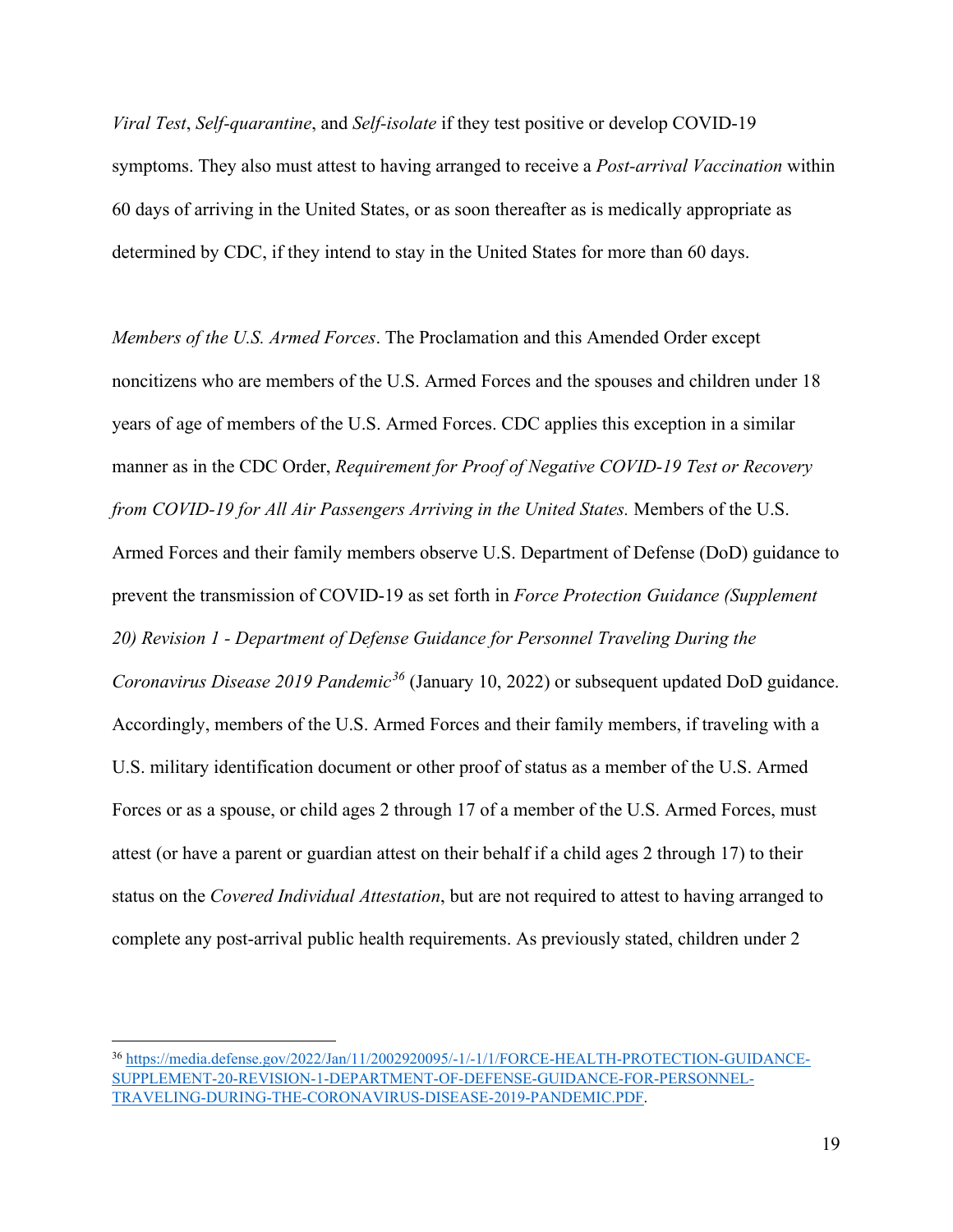years of age are not required to attest or have a parent or guardian attest on their behalf, to having arranged to complete any post-arrival public health requirements.

*Sea Crew Members*. The Proclamation excepts any noncitizen seeking entry to or transiting through the United States as a sea crew member traveling pursuant to a C-1 and D nonimmigrant visa if such sea crew member adheres to all industry standard protocols for the prevention of COVID-19, as set forth in relevant guidance for sea crew member health by the CDC.<sup>[37](#page-19-0)</sup> Any passenger granted an exception as a sea crew member must present documentation to the airline from their employer indicating that their entry to or transit through the United States is required for the purpose of operating a vessel or return travel after disembarking the vessel. Sea crew members entering the United States under this exception must present a completed *Covered Individual Attestation* to the airline or aircraft operator prior to embarking an aircraft destined to the United States. Sea crew members traveling on this exception also must attest to having arranged to obtain a *Post-arrival Viral Test*, *Self-quarantine*, and *Self-isolate* if they test positive or develop COVID-19 symptoms. They also must attest to a *Post-arrival Vaccination* within 60 days of arriving in the United States, or as soon thereafter as is medically appropriate as determined by CDC if they intend to stay in the United States for more than 60 days. Given that sea crew members may need to board a ship soon after arrival in the United States, CDC has provided additional information about how *Excepted Covered Individuals* who are sea crew

<span id="page-19-0"></span><sup>37</sup> See CDC's guidance[: https://www.cdc.gov/coronavirus/2019-ncov/travelers/proof-of-vaccination.html](https://www.cdc.gov/coronavirus/2019-ncov/travelers/proof-of-vaccination.html) for additional information regarding post-arrival public health management of sea crew. Relevant CDC guidance pertaining to sea crew members serving on board cruise ships has been issued separately (available at [https://www.cdc.gov/quarantine/cruise/index.html\)](https://www.cdc.gov/quarantine/cruise/index.html). Additional guidance applicable to crew serving onboard all vessels is available at [https://www.cdc.gov/quarantine/maritime/recommendations-for-ships.html.](https://www.cdc.gov/quarantine/maritime/recommendations-for-ships.html)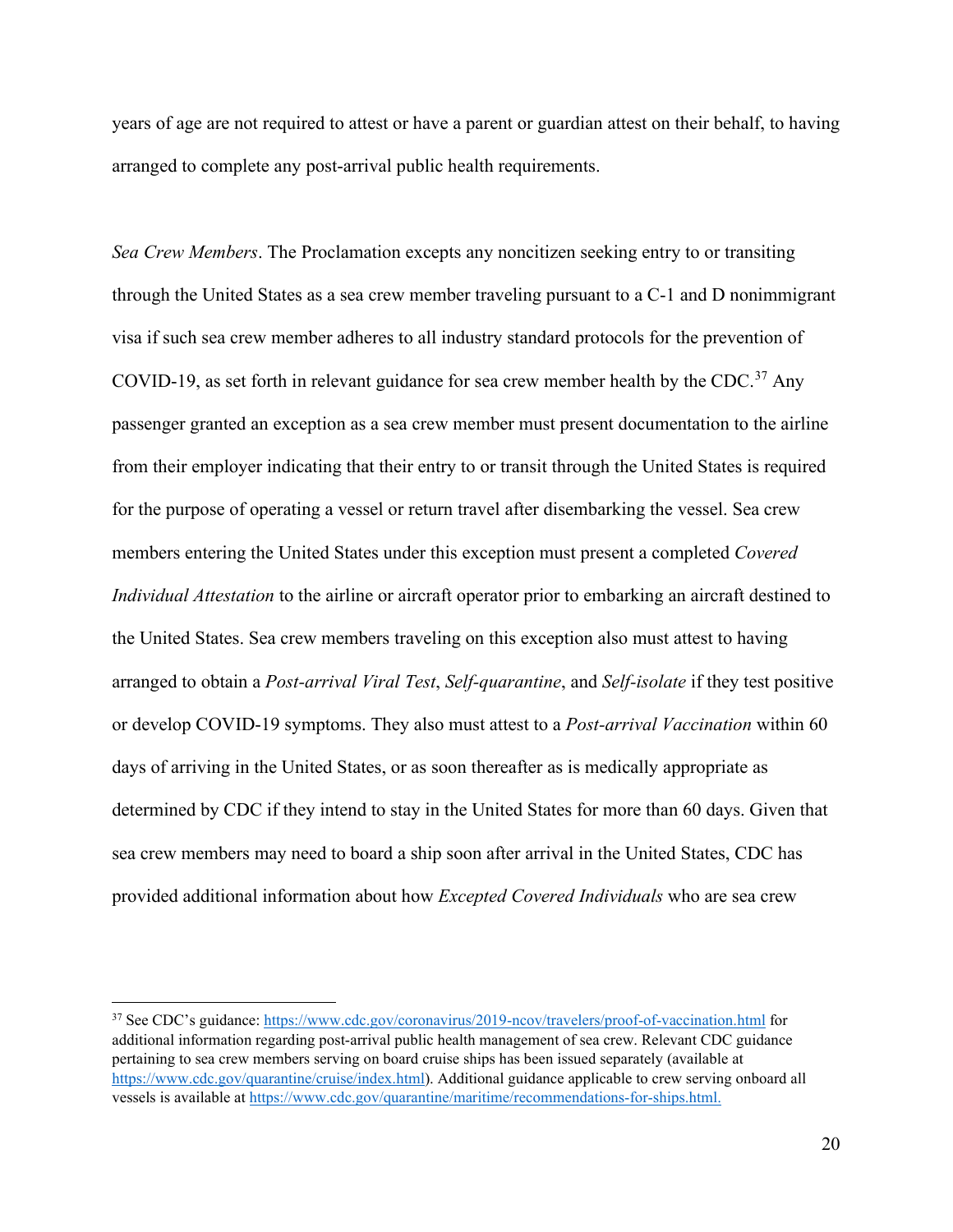members can meet the requirements of the Amended Order and post-arrival requirements on CDC's website.[38](#page-20-0) 

*National Interest Exception*. The Proclamation excepts any noncitizen or group of noncitizens whose entry would be in the U.S. national interest, as determined by the Secretary of State, the Secretary of Transportation, or the Secretary of Homeland Security or their designees. Any *Excepted Covered Individual* granted an exception in the national interest must present an official U.S. government letter and a completed *Covered Individual Attestation* to the airline or aircraft operator prior to embarking an aircraft destined to the United States. Such an individual must also attest to having arranged to: obtain a *Post-arrival Viral Test*; *Self-quarantine*, except during periods when attendance is required to carry out the purposes of the travel for the U.S. national interest (e.g., to attend official meetings or events); and *Self-isolate* if they test positive or develop COVID-19 symptoms. They also must attest to having arranged to receive a *Postarrival Vaccination* within 60 days of arriving in the United States, or as soon thereafter as is medically appropriate, if they intend to stay in the United States for more than 60 days.

#### Requirement to Provide a *Covered Individual Attestation*

The Proclamation directs the HHS Secretary, acting through the CDC Director, to implement the Proclamation as it applies to public health through such procedures as may be established, and consistent with CDC's independent public health judgment. In accordance with the President's direction, this Amended Order requires that *Covered Individuals* seeking to enter the United States by air travel who are fully vaccinated may embark an aircraft destined for the United

<span id="page-20-0"></span><sup>38</sup> [https://www.cdc.gov/coronavirus/2019-ncov/travelers/proof-of-vaccination.html#faq-exceptions.](https://www.cdc.gov/coronavirus/2019-ncov/travelers/proof-of-vaccination.html#faq-exceptions)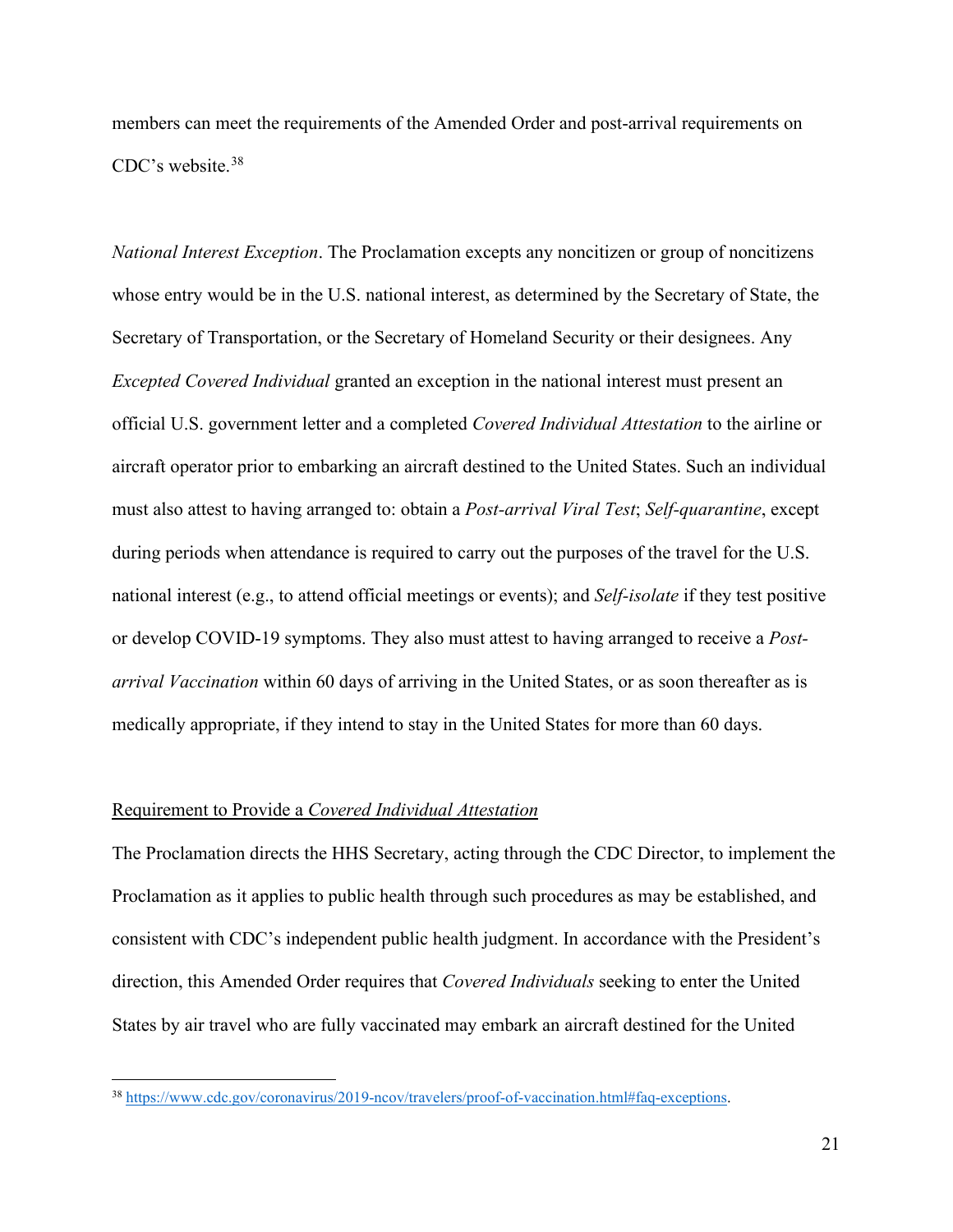States only if they show *Proof of Being Fully Vaccinated Against COVID-19* and complete a *Covered Individual Attestation* attesting that they are fully vaccinated.

Additionally*, Covered Individuals* seeking to enter the United States by air travel and who are not *Fully Vaccinated Against COVID-19* may embark an aircraft destined for the United States only if they qualify as *Excepted Covered Individuals* pursuant to the Proclamation. Under the Proclamation and this Amended Order, such individuals must agree, depending on their category of exception, that they will comply with applicable public health precautions established by CDC to protect against the public health risk posed by these travelers entering into the United States. These include:

- providing proof in the form of an attestation of pre-departure testing for COVID-19 or documentation of recovery from COVID-19, as determined by the CDC;
- taking precautions during air travel to protect against the further introduction, transmission, and spread of COVID-19, including by complying with the requirement to wear a face mask, as determined by the CDC;
- providing proof in the form of an attestation of having arranged for post-arrival testing for COVID-19, as determined by the CDC; and
- providing proof in the form of an attestation of having arranged to self-quarantine or selfisolate after arriving in the United States, as determined by the CDC.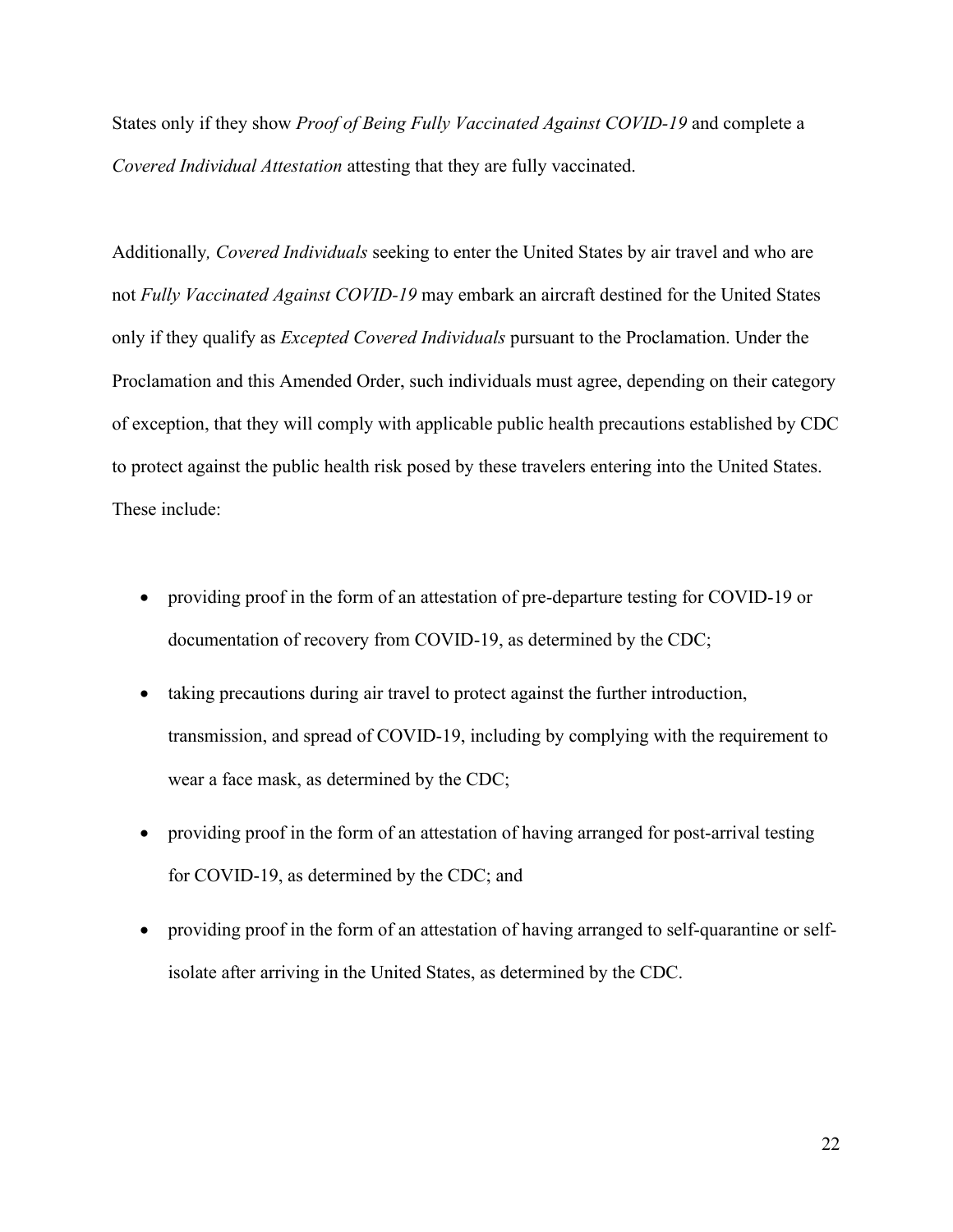Some categories of *Excepted Covered Individuals* (subject to certain exceptions) must also attest to having arranged to become fully vaccinated against COVID-19 within 60 days<sup>39</sup> of arriving in the United States if the individual intends to stay in the United States for more than 60 days, or as soon thereafter as is medically appropriate as determined by the CDC, and must provide proof in the form of an attestation of having arranged to become fully vaccinated against COVID-19 after arriving in the United States.

The *Covered Individual Attestation* must be completed, in written or electronic form, by the *Covered Individual* and is subject to 18 U.S.C. 1001. As further explained in the attached Attestation form (**Attachment A**), persons who knowingly submit false information may be subject to fines, imprisonment, and other penalties. Airlines or other aircraft operators, as directed by the Transportation Security Administration (TSA), including through the Security Directive issued, and consistent with this Amended Order, are required to retain a copy of the *Covered Individual Attestation* for 2 years; however, individuals are not required to retain a copy of the attestation in their possession upon arriving in the United States.

Future CDC Orders implementing the Proclamation may require other public health measures consistent with the Proclamation to protect against the further introduction, transmission, and spread of COVID-19 into the United States by *Covered Individuals*.

<span id="page-22-0"></span><sup>&</sup>lt;sup>39</sup> CDC considers 60 days an appropriate time frame for requiring that persons arriving in the United States be fully vaccinated against COVID-19. The mRNA COVID-19 vaccines (Pfizer-BioNTech and Moderna) available in the United States are administered 3-4 weeks apart (see [https://www.cdc.gov/coronavirus/2019-ncov/vaccines/different](https://www.cdc.gov/coronavirus/2019-ncov/vaccines/different-vaccines.html)[vaccines.html\)](https://www.cdc.gov/coronavirus/2019-ncov/vaccines/different-vaccines.html). It takes 14 days after the second dose to be considered fully vaccinated. Therefore, it is reasonable to conclude that individuals should be able to complete the vaccination series and the 14-day period within 60 days of arriving in the United States.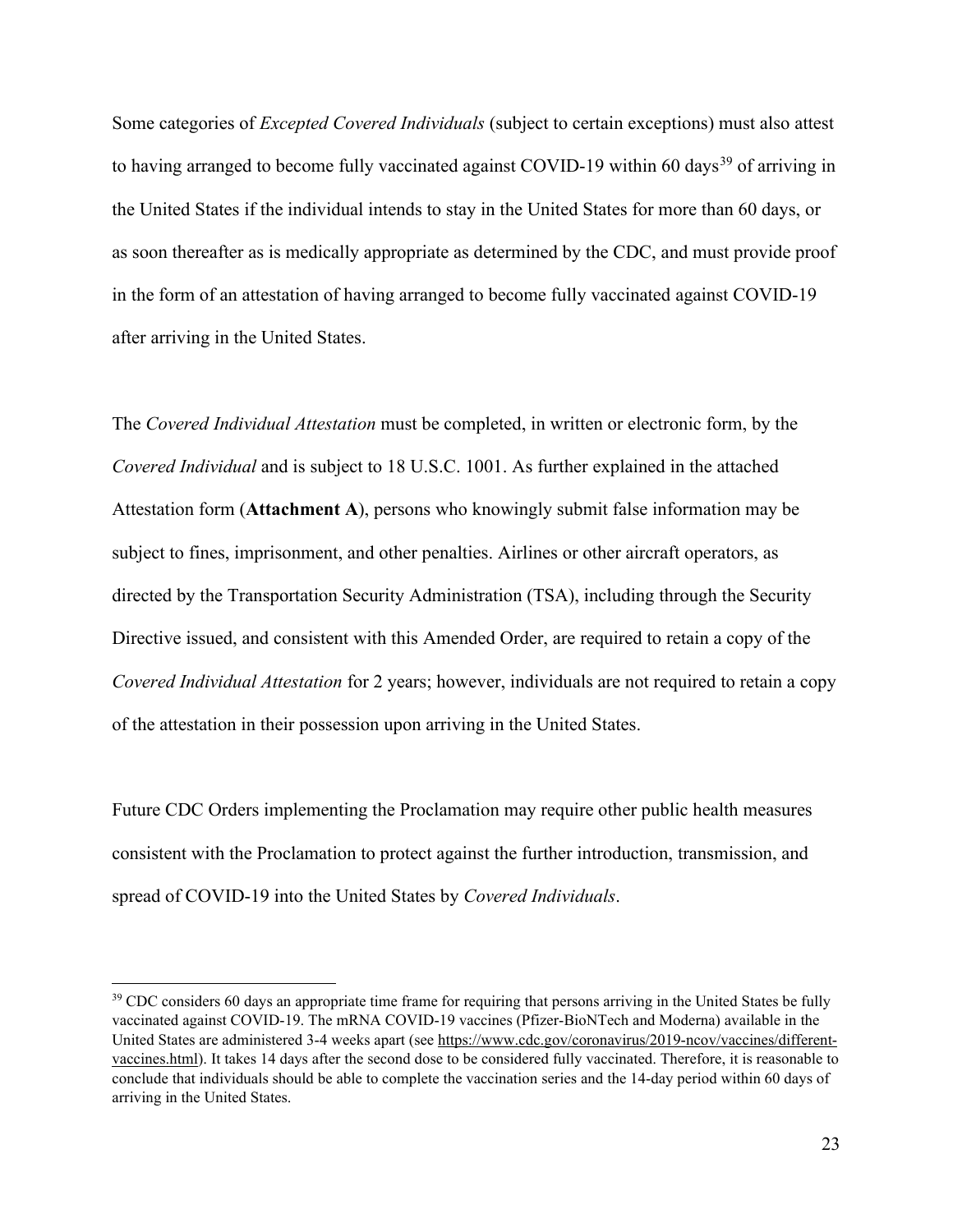#### Statement of Good Cause under the Administrative Procedure Act

This Amended Order is not a legislative rule within the meaning of the Administrative Procedure Act (APA), but rather an Order implementing the Proclamation, which itself is not subject to the APA. Because this Amended Order qualifies as a legislative rule under the APA, notice and comment and a delay in the effective date are not required because there is good cause to dispense with prior public notice and comment and for a delay in the effective date. *See* 5 U.S.C.  $553(b)(B)$ ,  $(d)(3)$ . Considering the rapid and unpredictable developments in the public health emergency caused by COVID-19, it would be impracticable and contrary to the public's health, and by extension the public's interest, to delay the issuance and effective date of this Amended Order implementing the Proclamation. In light of the rapid spread of Omicron and its impact on travel, any delay in issuing these amendments would adversely affect travelers and the air travel industry by depriving these persons and entities of the ability to rely on the most up-to-date findings and scientific determinations relating to the ongoing COVID-19 pandemic. In addition, the APA does not require a delay in the effective date because this Amended Order relieves certain restrictions. *See* 5 U.S.C. 553(d)(1).

This Amended Order is being issued to align with revised CDC guidance related to isolation and quarantine after travel that was published on January 4, 2022, and make other changes based on CDC's public health expertise. Revised CDC guidance reduces the number of days recommended for a person to self-quarantine after travel from 7 to 5 days.<sup>[40](#page-23-0),41</sup> Additionally, the

<span id="page-23-0"></span><sup>40</sup> Quarantine and Isolation, available at [https://www.cdc.gov/coronavirus/2019-ncov/your-health/quarantine](https://www.cdc.gov/coronavirus/2019-ncov/your-health/quarantine-isolation.html)[isolation.html.](https://www.cdc.gov/coronavirus/2019-ncov/your-health/quarantine-isolation.html) 

<span id="page-23-1"></span><sup>&</sup>lt;sup>41</sup> Travel Guidance for Non-U.S. Citizens, Non-U.S. Immigrants, available at [https://www.cdc.gov/coronavirus/2019-ncov/travelers/noncitizens-US-air-travel.html.](https://www.cdc.gov/coronavirus/2019-ncov/travelers/noncitizens-US-air-travel.html)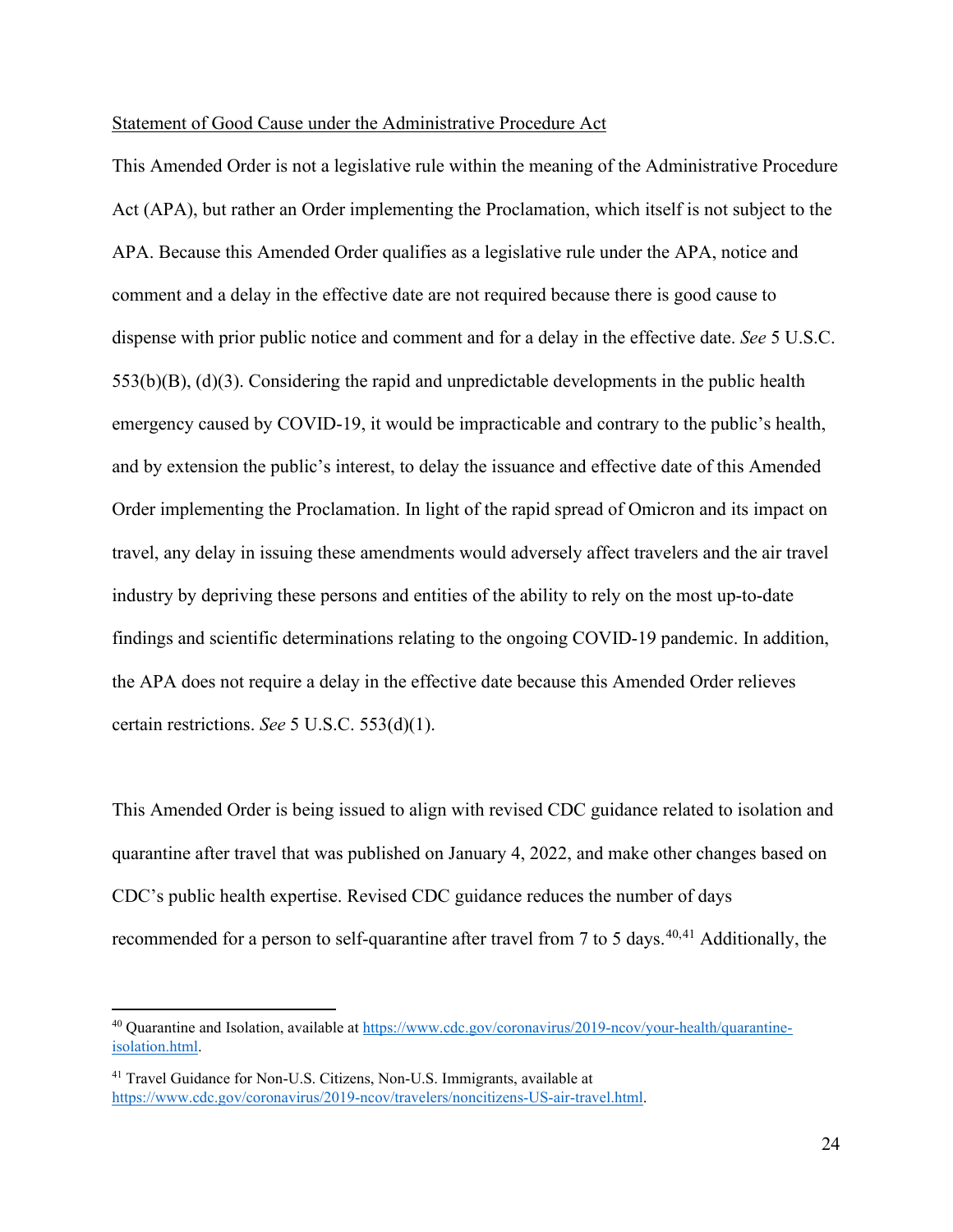new guidance reduces the number of days recommended for isolation for people who are diagnosed with COVID-19 or have COVID-19 symptoms from 10 days to 5 days. Further delay to these updates may result in travelers quarantining or isolating longer than needed after travel. This Amended Order also allows for these time periods to be adjusted if further updates are made to CDC's guidance. Updates will be reflected in the attestation and on CDC's website.<sup>42</sup>

This Amended Order also provides that children under 2 years of age do not need to complete (or have a parent or guardian complete on their behalf) an attestation, revises what is required for *Excepted Covered Individuals* to meet the criteria for an exception, and provides more clarity on what public health actions (e.g., *Self-quarantine, Post-arrival Viral Test*) may be required after arriving in the United States. It is imperative that these amendments be issued without further delay so that affected individuals have the necessary clarity when arranging their travel and posttravel plans in accordance with the requirements of this Amended Order. Overall, these updates reduce the burden to the air passenger, such as by reducing the time period they would be required to attest to arranging after arrival in the United States and being more explicit about which activities are not required for certain exceptions.

This Amended Order is an economically significant regulatory action under Executive Order 12866 and has therefore been reviewed by the Office of Information and Regulatory Affairs of the Office of Management and Budget. Similarly, the Office of Information and Regulatory Affairs has determined that if this Amended Order were a rule, it would be a major rule under

<span id="page-24-0"></span><sup>&</sup>lt;sup>42</sup> Requirement for Proof of COVID-19 Vaccination for Air Passengers, available at [https://www.cdc.gov/coronavirus/2019-ncov/travelers/proof-of-vaccination.html.](https://www.cdc.gov/coronavirus/2019-ncov/travelers/proof-of-vaccination.html)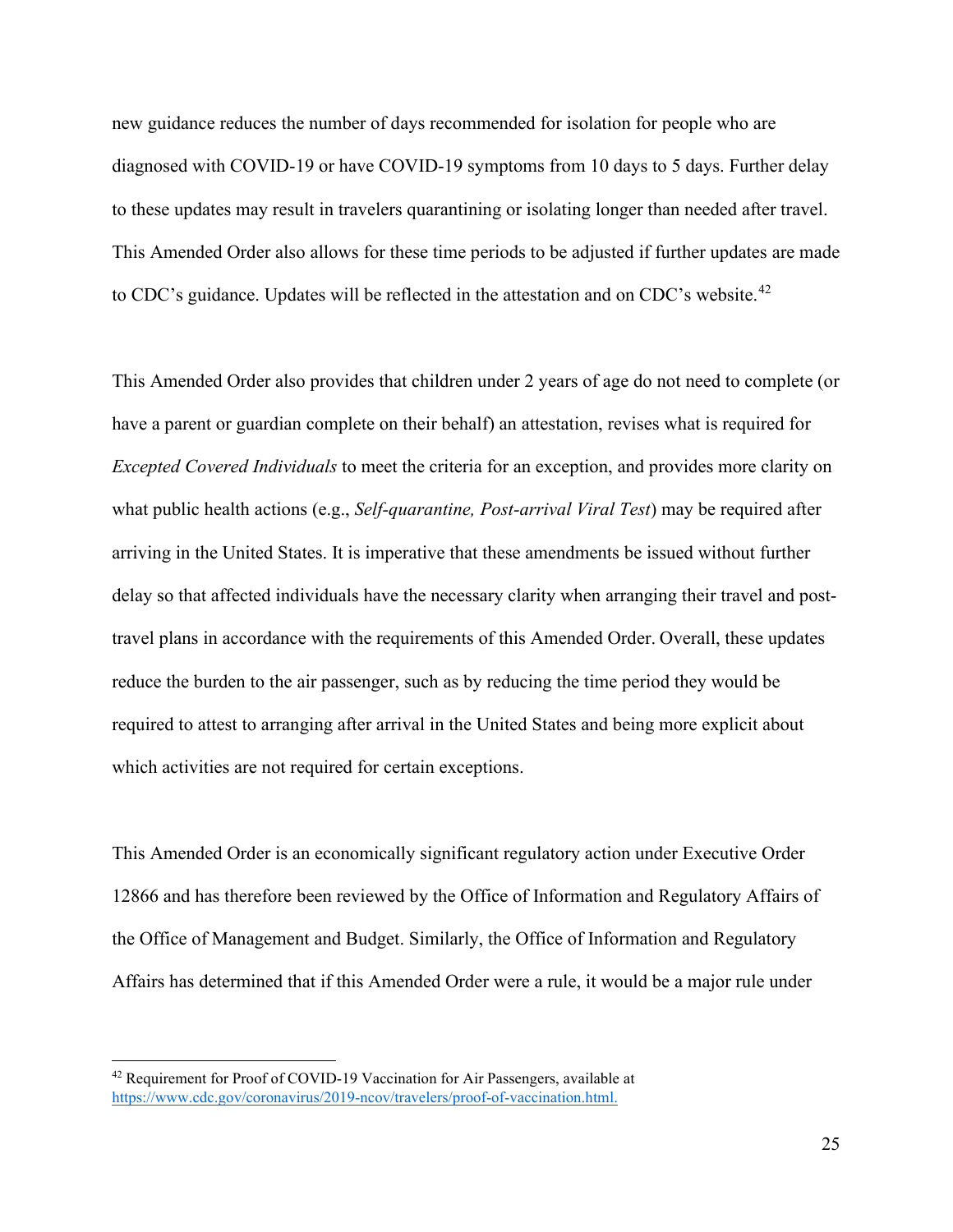Subtitle E of the Small Business Regulatory Enforcement Fairness Act of 1996 (the Congressional Review Act), 5 U.S.C. 804(2), but there would not be a delay in its effective date as the agency has determined that there would be good cause to make the requirements herein effective immediately under the APA, 5 U.S.C. 808(2).

If any provision of this Amended Order continuing to implement the Proclamation, or the application of any provision to any carriers, persons, or circumstances, shall be held invalid, the remainder of the provisions, or the application of such provisions to any carriers, persons, or circumstances other than those to which it is held invalid, shall remain valid and in effect.

Pursuant to 5 U.S.C.  $53(6)(B)$ , and for the reasons stated above, I hereby conclude that noticeand-comment rulemaking would defeat the purpose of this Amended Order implementing the Proclamation and endanger the public health, and is, therefore, impracticable and contrary to the public interest. For the same reasons, I have determined, consistent with  $5 \text{ U.S.C. } 553\text{ (d)}(3)$ , that there is good cause to make this Amended Order implementing the Proclamation effective without a 30-day delay in effective date. In addition, consistent with  $5 \text{ U.S.C. } 553\text{ (d)}(1)$ , this Amended Order implementing the Proclamation does not require a 30-day delay in effective date because it relieves certain restrictions.

#### ACTION:

Accordingly, for the reasons set forth in the Proclamation and in this Amended Order: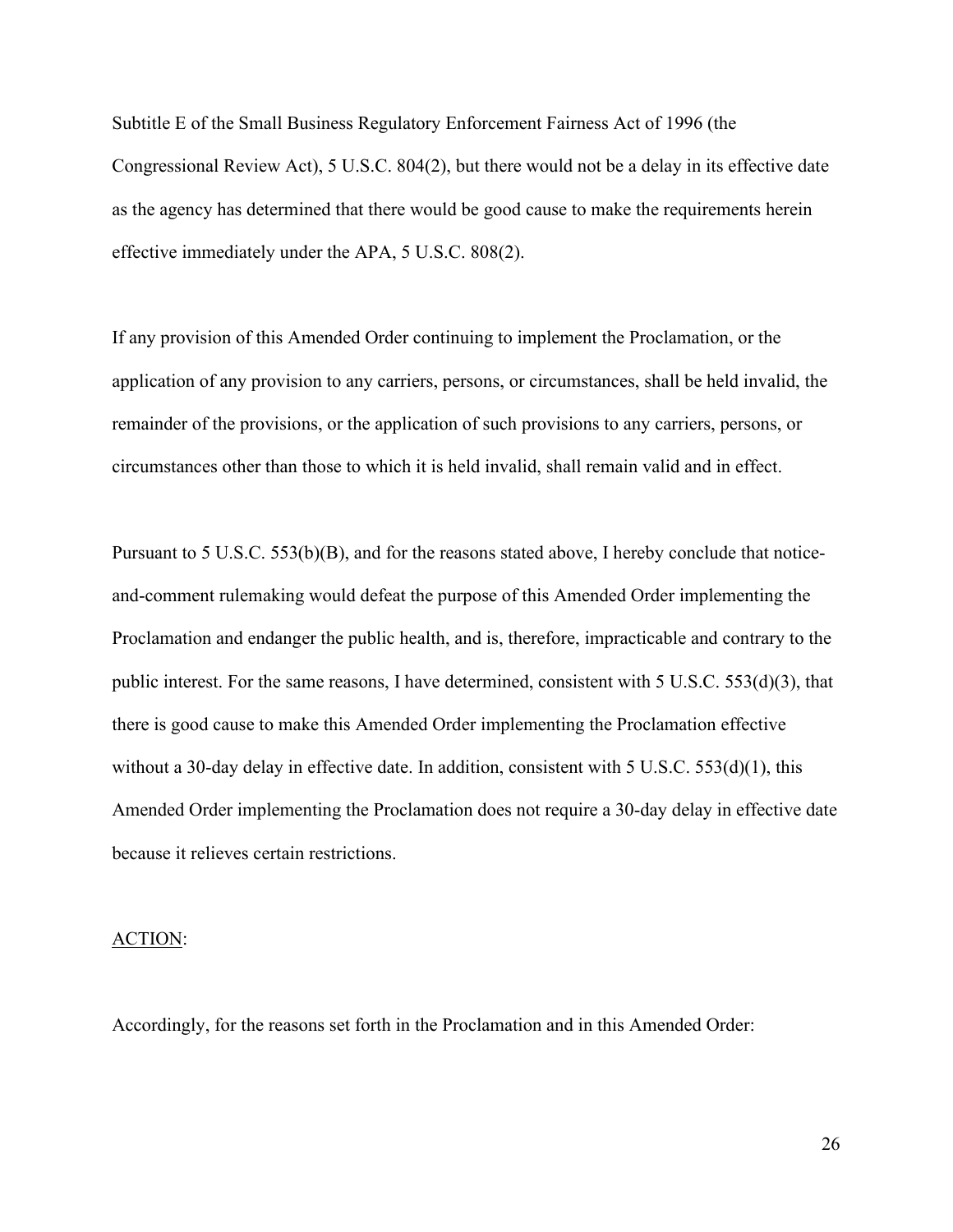As directed by TSA, including through its Security Directive or Emergency Amendment issued after consultation with CDC, and consistent with this Amended Order, any airline or other aircraft operator transporting by air into the United States individuals who are *Covered Individuals* from any foreign country, as determined and confirmed by the airline or other aircraft operator, is required to:

- A. Confirm that every *Covered Individual*, unless excepted, prior to boarding the aircraft, has presented paper or digital documentation of *Proof of Being Fully Vaccinated Against COVID-19* that includes personal identifiers (e.g., name and date of birth) that match the personal identifiers on the passenger's passport or other travel documents, and provides a *Covered Individual Attestation*.
- B. Confirm that every *Covered Individual* who has not presented *Proof of Being Fully Vaccinated Against COVID-19* prior to boarding the aircraft has presented documentation proving that they are an *Excepted Covered Individual* under the Proclamation and this Amended Order as further explained by CDC in the Technical Instructions.
- C. Confirm that every *Excepted Covered Individual[43](#page-26-0)* who has not presented *Proof of Being Fully Vaccinated Against COVID-19* prior to boarding the aircraft provides a *Covered*

<span id="page-26-0"></span><sup>&</sup>lt;sup>43</sup> Parents or guardians of children under 2 years of age do not need to attest on behalf of these children, but they must present proof of the child's age to the airline or aircraft operator before boarding.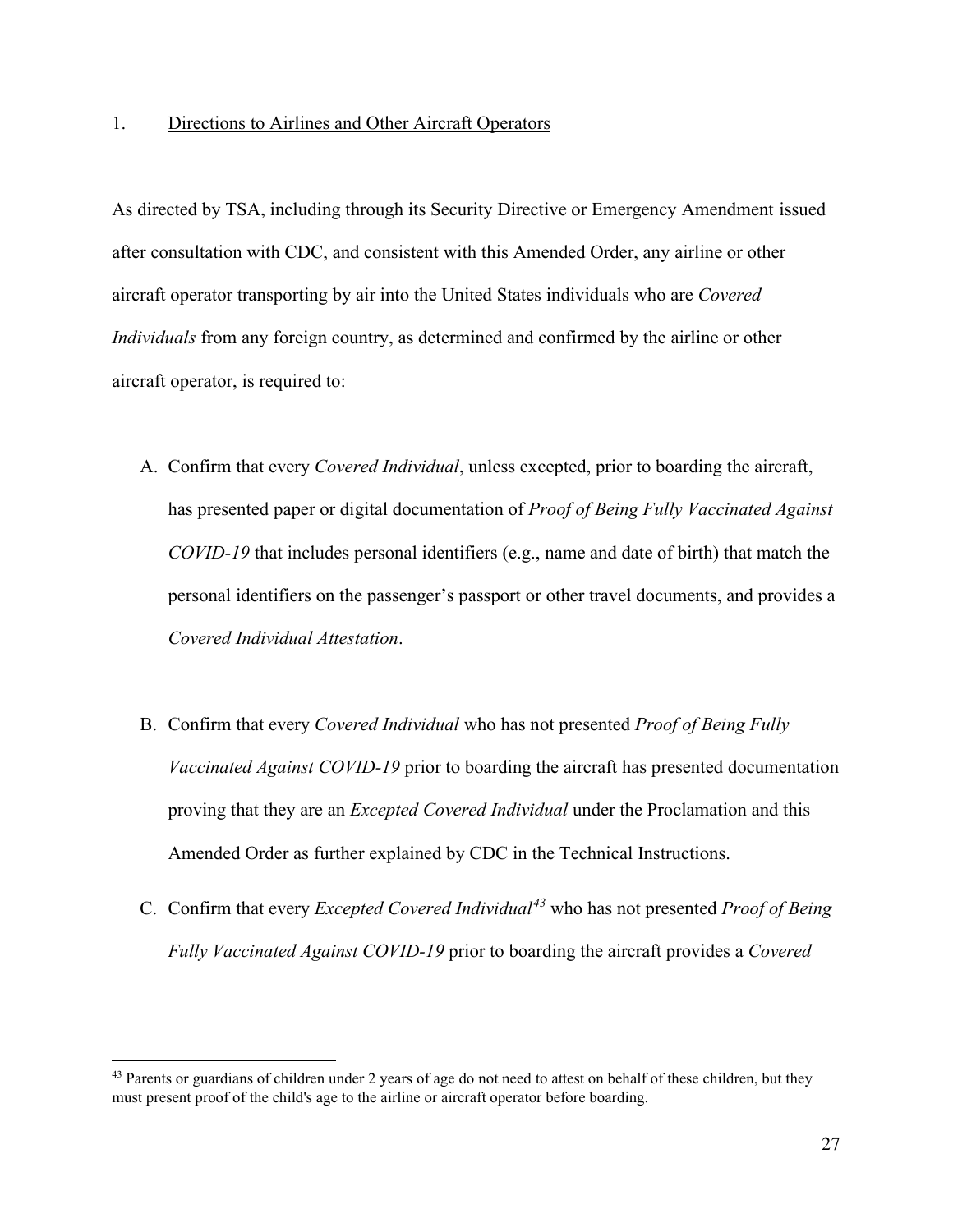*Individual Attestation*, and as further explained in the Technical Instructions, attests to the following (as applicable):

- a. being excepted from the requirement to present *Proof of Being Fully Vaccinated Against COVID-19* for one of the reasons set forth in the Proclamation and this Amended Order;
- b. having arranged to be tested with a COVID-19 viral test 3-5 days after arriving in the United States, or other period as specified in the most current CDC guidance in effect at the time the *Excepted Covered Individual* completes the *Covered Individual Attestation*, unless the *Excepted Covered Individual* has documentation of having recovered from COVID-19 in the past 90 days, or other period as specified in the most current CDC guidance in effect at the time the *Excepted Covered Individual* completes the *Covered Individual Attestation*;
- c. having arranged to self-quarantine, even if the test result to the post-arrival viral test is negative, unless the *Excepted Covered Individual* has documentation of having recovered from COVID-19 in the past 90 days or other period as specified in the most current CDC guidance in effect at the time the *Excepted Covered Individual* completes the *Covered Individual Attestation*; and
- d. having arranged to self-isolate if the result of the post-arrival viral test is positive or if they develop COVID-19 symptoms.
- D. Confirm that every *Excepted Covered Individual* who does not present *Proof of Being Fully Vaccinated Against COVID-19*, provides a *Covered Individual Attestation*, as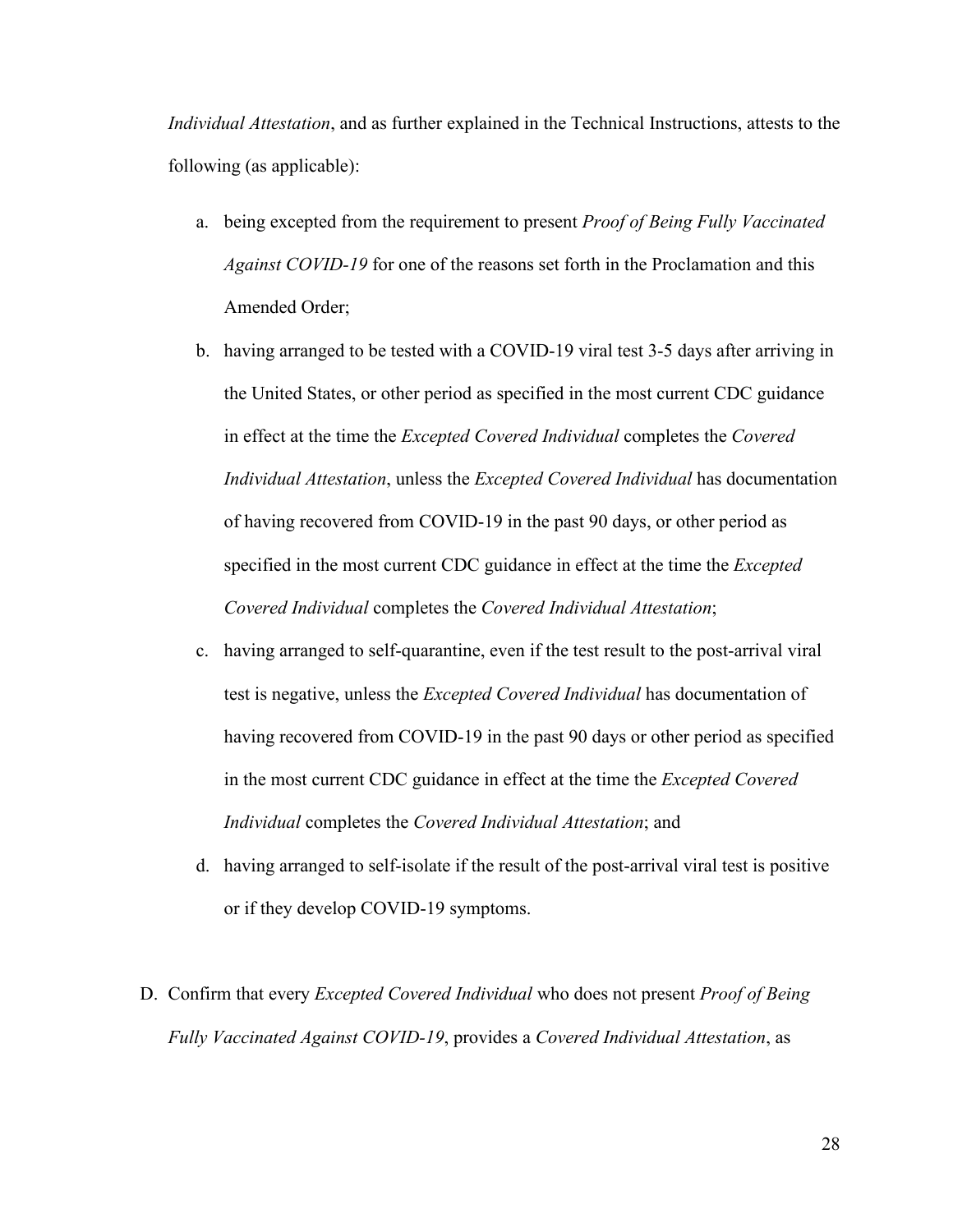applicable and as further explained in the Technical Instructions, attesting to the following:

- a. having arranged to become fully vaccinated against COVID-19 within 60 days after arriving in the United States, or as soon thereafter as is medically appropriate as determined by CDC, if such person intends to stay in the United States for more than 60 days, unless the individual is excepted from this requirement.
- E. Not board any *Covered Individual* without confirming the applicable documentation as set forth in A, B, C, or D of this section.

The attestation is attached to this Amended Order as **Attachment A**. [44](#page-28-0)

## 2. Requirements for Aircraft Passengers

In addition, I order that any aircraft passenger<sup>45</sup> who is a *Covered Individual* under the Proclamation, prior to boarding an aircraft traveling from a foreign country to the United States, shall:

<span id="page-28-0"></span><sup>&</sup>lt;sup>44</sup> CDC has provided a combined passenger disclosure and attestation that fulfills the requirements of CDC Orders: *Requirement for Proof of Negative COVID-19 Test Result or Recovery from COVID-19 for All Airline Passengers Arriving into the United States* and *Order Implementing Presidential Proclamation on Advancing the Safe Resumption of Global Travel During the COVID-19 Pandemic*.

<span id="page-28-1"></span><sup>&</sup>lt;sup>45</sup> A parent or other authorized individual may present the required documentation on behalf of a passenger ages 2 through 17. An authorized individual may act on behalf of any passenger who is unable to act on their own behalf (e.g., by reason of age, or physical or mental impairment). There are no documentation requirements for passengers under the age of 2 years of age.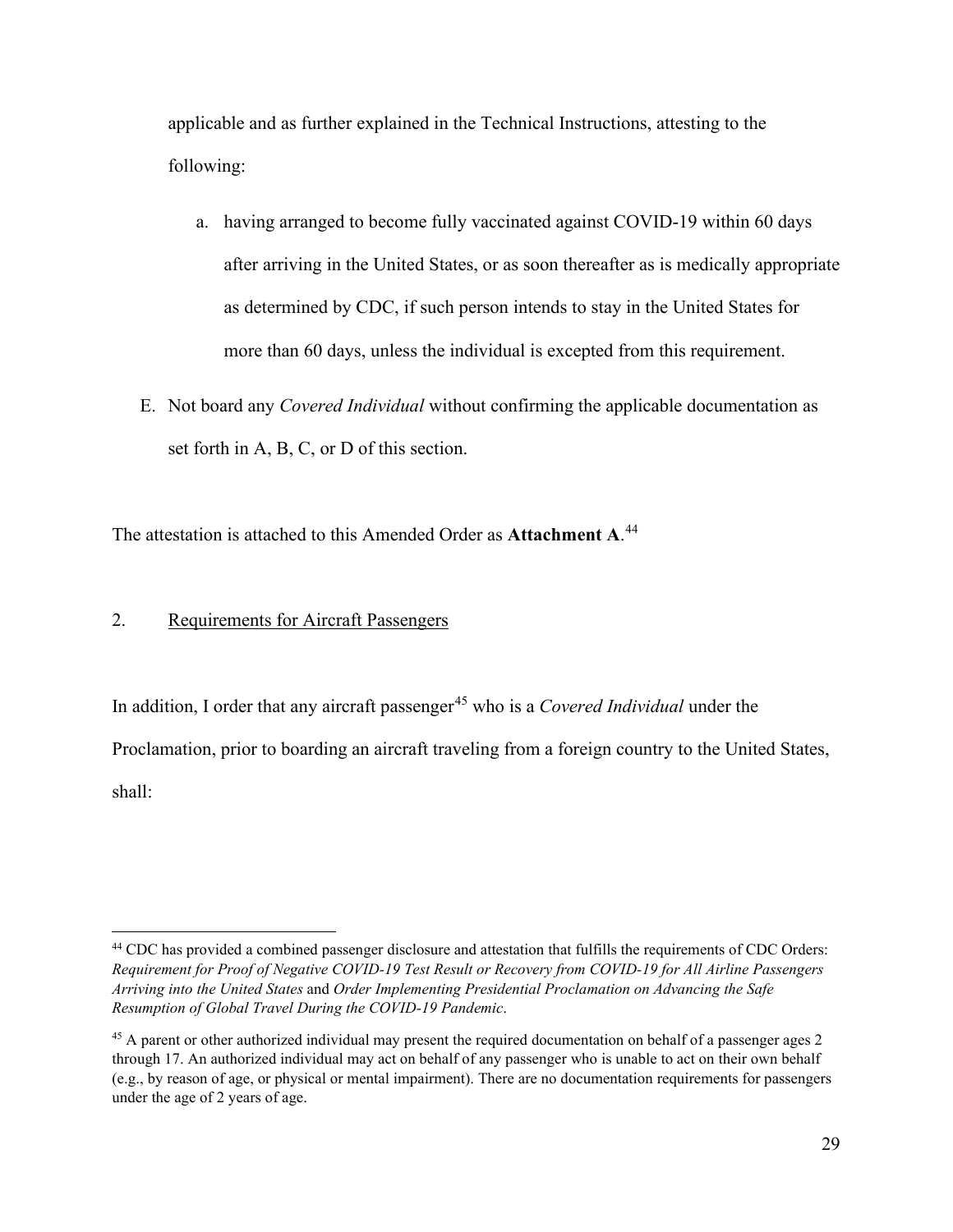A. Present to the airline or other aircraft operator paper or digital documentation reflecting *Proof of Being Fully Vaccinated Against COVID-19* and provide a *Covered Individual Attestation;*

## OR

- B. If not presenting *Proof of Being Fully Vaccinated Against COVID-19*, present to the airline or aircraft operator documentation confirming that they are an *Excepted Covered Individual* under the Proclamation and this Amended Order, as applicable and as further explained by CDC in the Technical Instructions.
- C. If an *Excepted Covered Individual*, *[46](#page-29-0)* accurately complete and provide the airline or aircraft operator with a *Covered Individual Attestation*, as further explained by CDC in the Technical Instructions, attesting that the *Excepted Covered Individual* (as applicable):
	- a. is excepted from the requirement to present *Proof of Being Fully Vaccinated Against COVID-19* for one of the reasons set forth in the Proclamation and this Amended Order;
	- b. has arranged to be tested with a COVID-19 viral test 3-5 days after arriving in the United States, or other period as specified in the most current CDC guidance in effect at the time the *Excepted Covered Individual* completes the *Covered*

<span id="page-29-0"></span><sup>&</sup>lt;sup>46</sup> Parents or guardians of children under 2 years of age do not need to attest on behalf of these children, but they must present proof of the child's age to the airline or aircraft operator before boarding.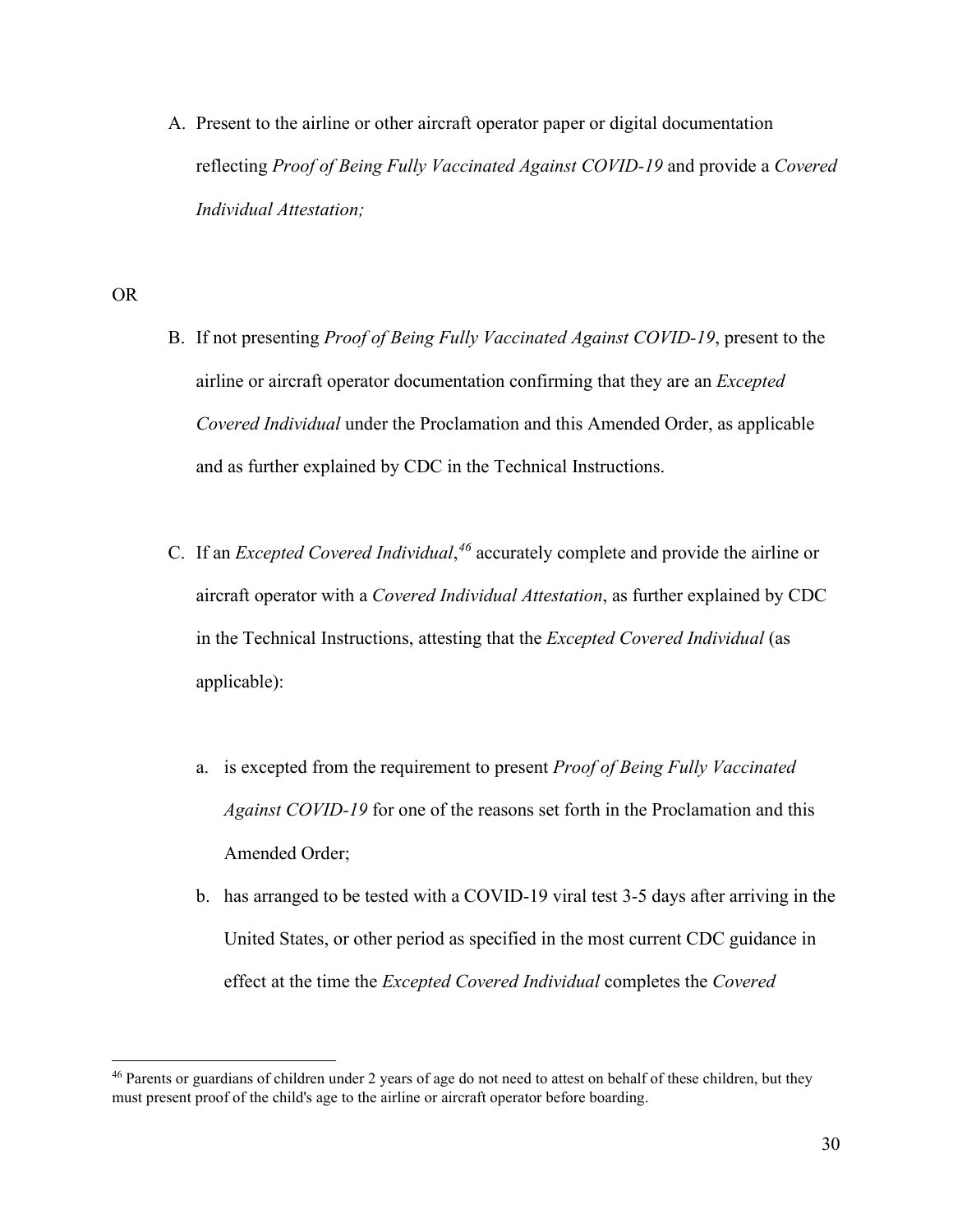*Individual Attestation*, unless the *Excepted Covered Individual* has documentation of having recovered from COVID-19 in the past 90 days, or other period as specified in the most current CDC guidance in effect at the time the *Excepted Covered Individual* completes the *Covered Individual Attestation*;

- c. has arranged to self-quarantine, even if the test result to the post-arrival viral test is negative, unless the *Excepted Covered Individual* has documentation of having recovered from COVID-19 in the past 90 days, or other period as specified in the most current CDC guidance in effect at the time the *Excepted Covered Individual* completes the *Covered Individual Attestation*; and
- d. has arranged to self-isolate if the result of the post-arrival viral test is positive or if they develop COVID-19 symptoms.
- D. If an *Excepted Covered Individual*, provide the airline or aircraft operator with a *Covered Individual Attestation*, as applicable and as further explained by CDC in the Technical Instructions, additionally attesting that the *Excepted Covered Individual*:
	- 1) has arranged to become fully vaccinated against COVID-19 within 60 days after arriving in the United States, or as soon thereafter as is medically appropriate as determined by CDC, if intending to stay in the United States for more than 60 days, unless the individual is excepted from this requirement.
- E. Retain a copy of the applicable documentation listed in parts A, B, C, and D of this section and produce such documentation upon request, or as required by, any U.S.